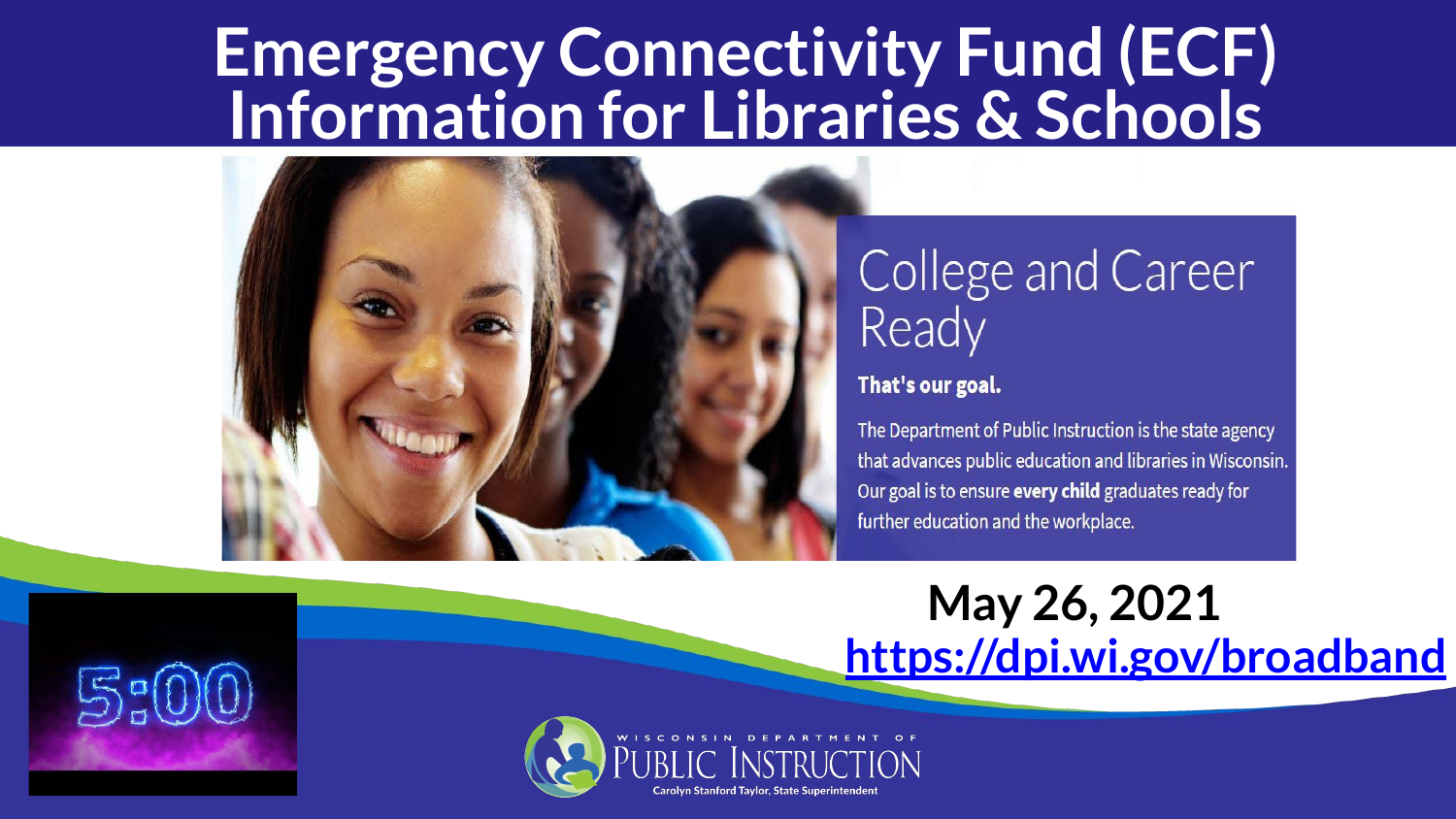# **Topics**

- Application process and timelines
- Eligible equipment and defining equipment needs
- Documentation and other record keeping requirements for equipment
- Eligible internet services and defining broadband needs
- Documentation and other record keeping requirements for internet services
- CIPA compliance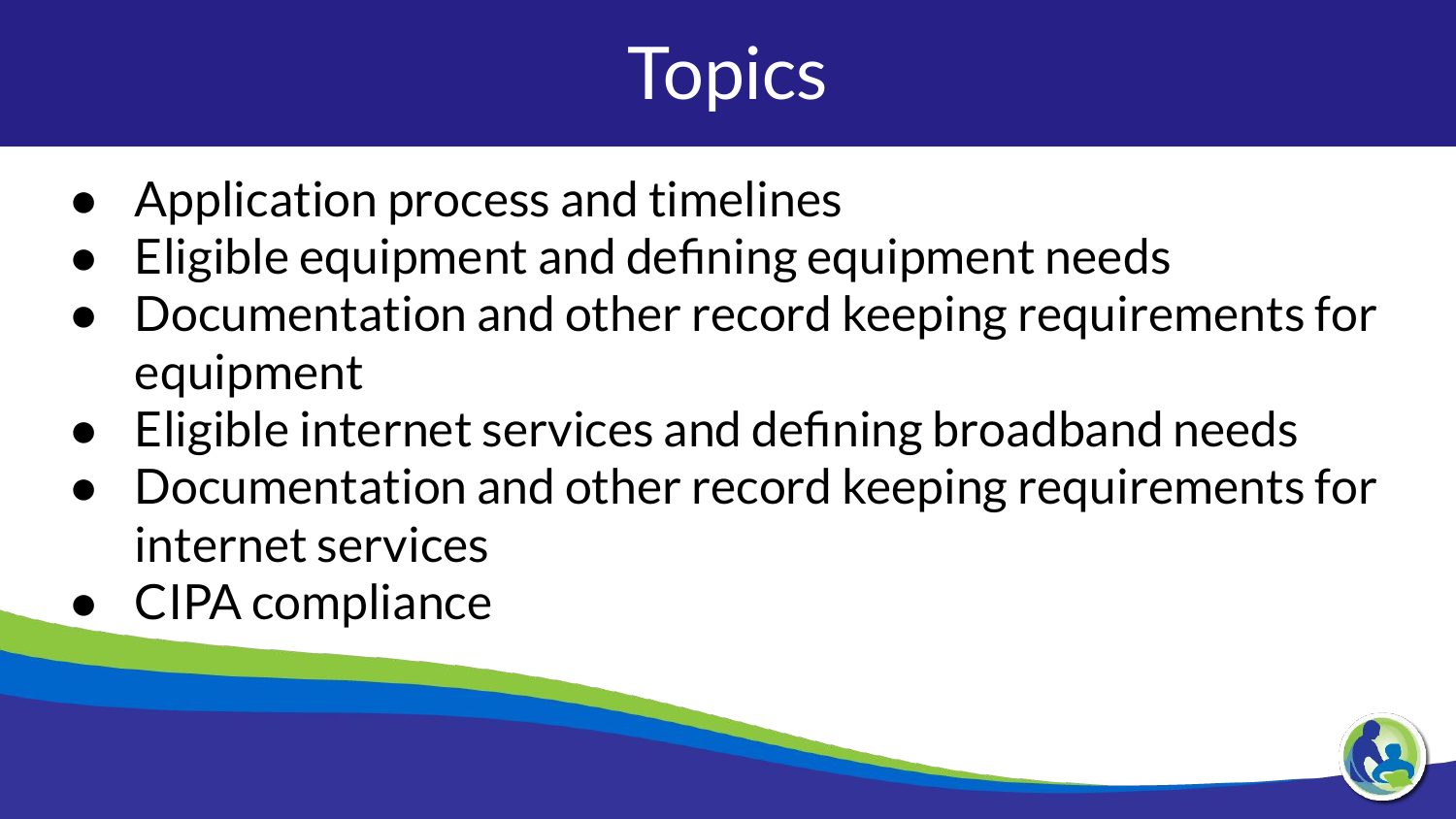### What is ECF?

- \$7.1 billion [Emergency Connectivity Fund \(ECF\)](https://docs.fcc.gov/public/attachments/FCC-21-58A1.pdf)
- The goal of ECF is to meet the remote learning needs of students, school staff, and library patrons who lack access to connected devices and broadband connections sufficient to engage in remote learning during the upcoming school year.

[DPI Funding Quick Reference Guide](https://dpi.wi.gov/broadband/funding-quick-reference-guide)

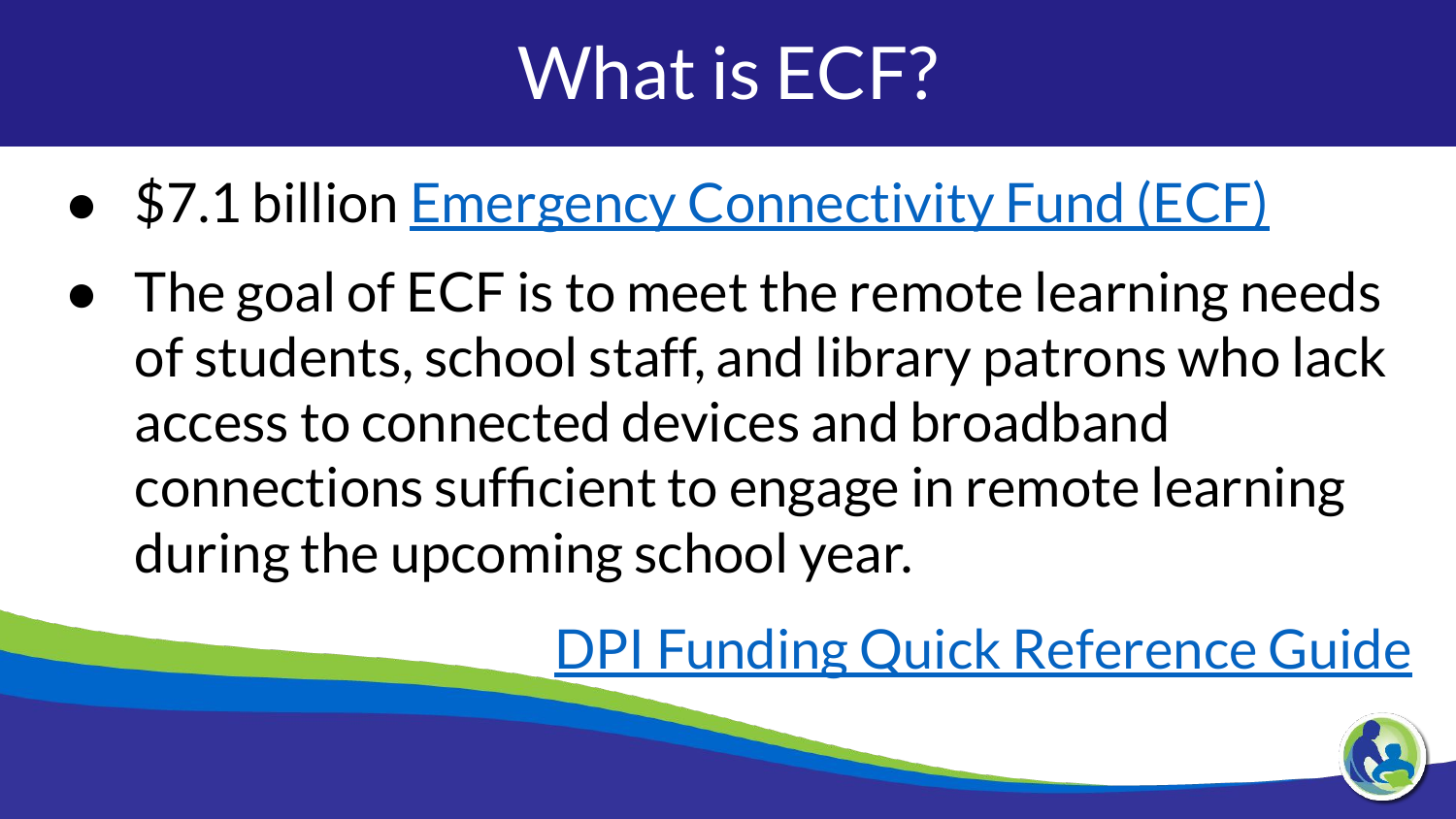### Where can equipment and services be used?

- Any off-campus location where remote learning is needed (i.e. home, community centers)
- Students do not have to be fully virtual. E.g., they may use their device and hotspot for homework in the evening.
- Laptops purchased for off-campus use can be used in libraries as they reopen but the priority is use off-campus.

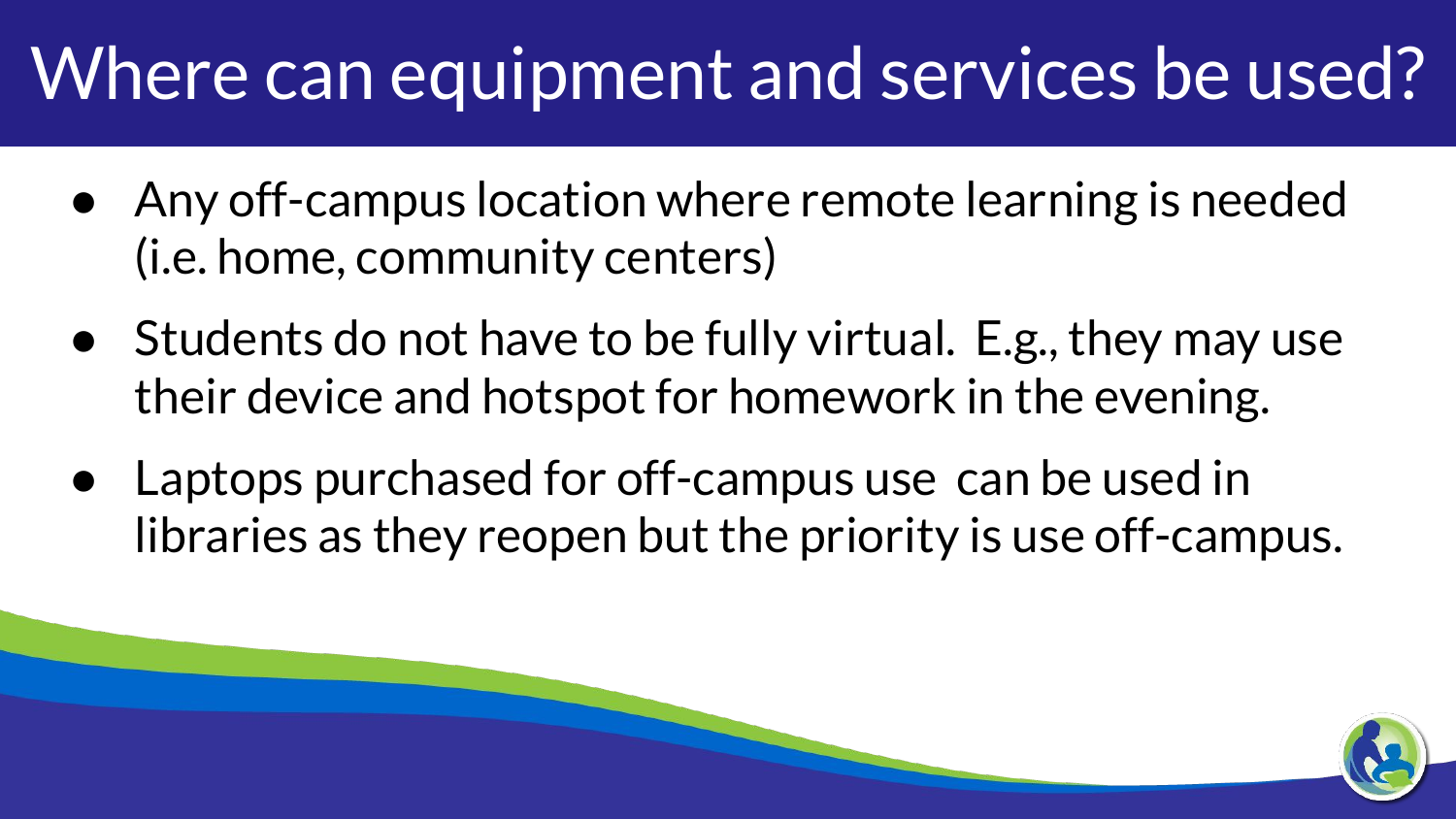## Who is eligible to apply?

- Schools, libraries, and consortia eligible for the regular E-Rate program are eligible for the ECF program.
- All tribal libraries are eligible for ECF funding even if they are not currently eligible for the E-rate program.

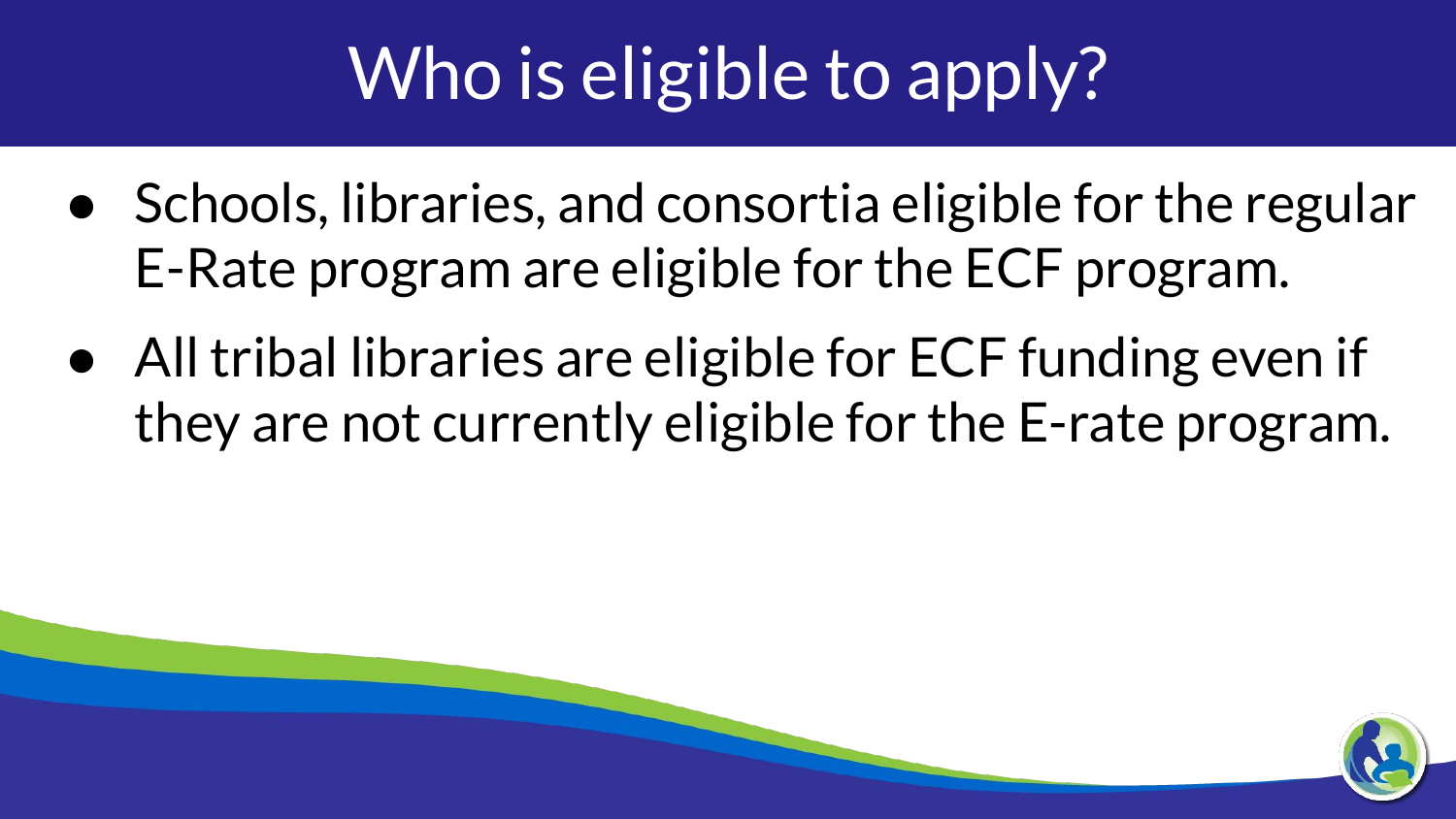## How do I apply?

- Use the E-rate Productivity Center (EPC Portal)
- If you do not have an EPC account, contact the USAC Client Services Bureau at (888) 203-8100
- ECF will use E-rate tools and processes. E.g., USAC will create ECF versions of the Form 471, 472, etc.

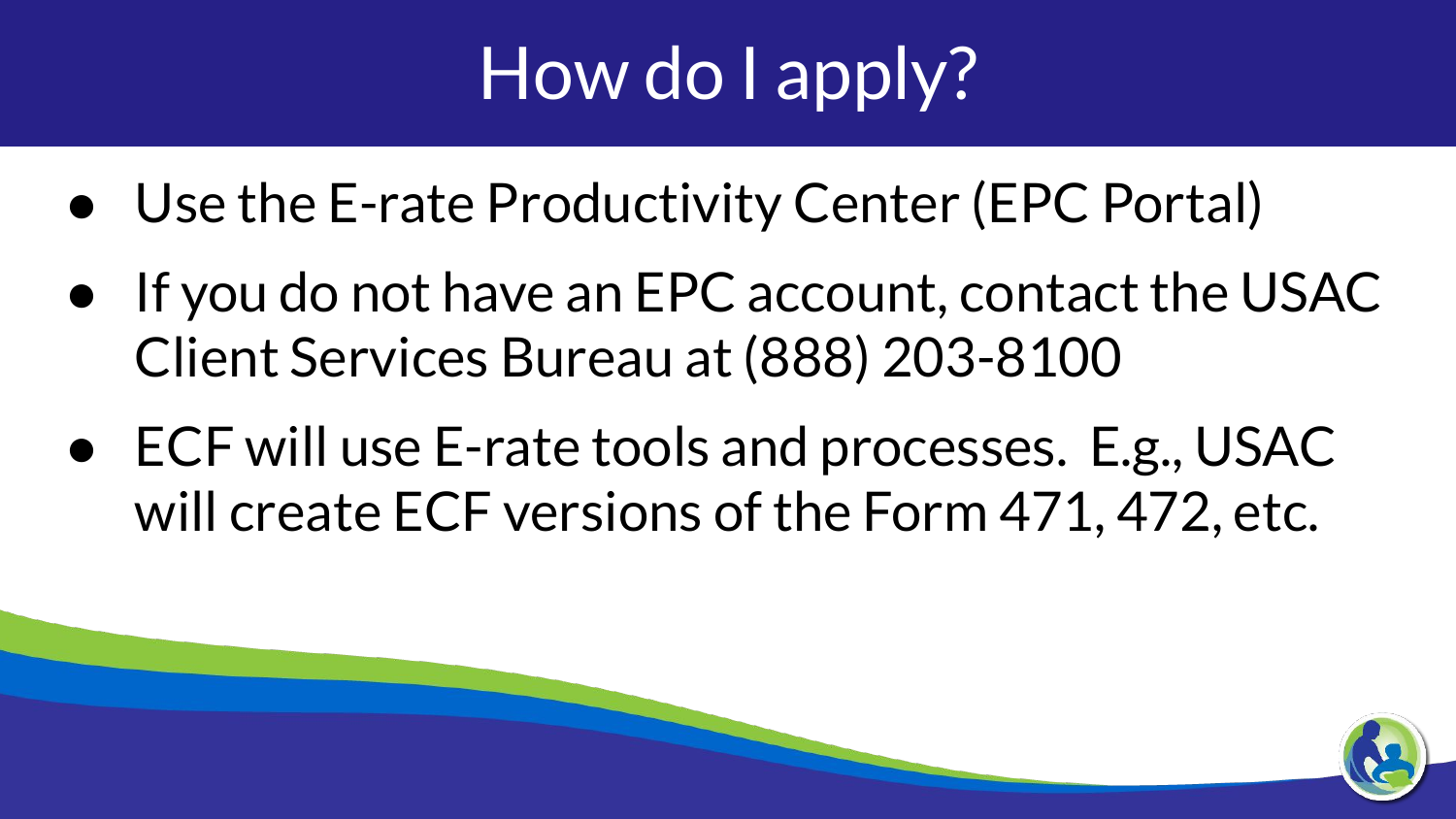## What is the funding period?

- July 1, 2021 June 30, 2022
- Applicants will be reimbursed 100% of the costs for eligible services & devices
- There is no maximum amount on how much funding a library or school can apply for
- Equipment reimbursement caps are: \$250/hotspot, \$400/connected device.
- No cap for internet services/data, but costs must be reasonable.

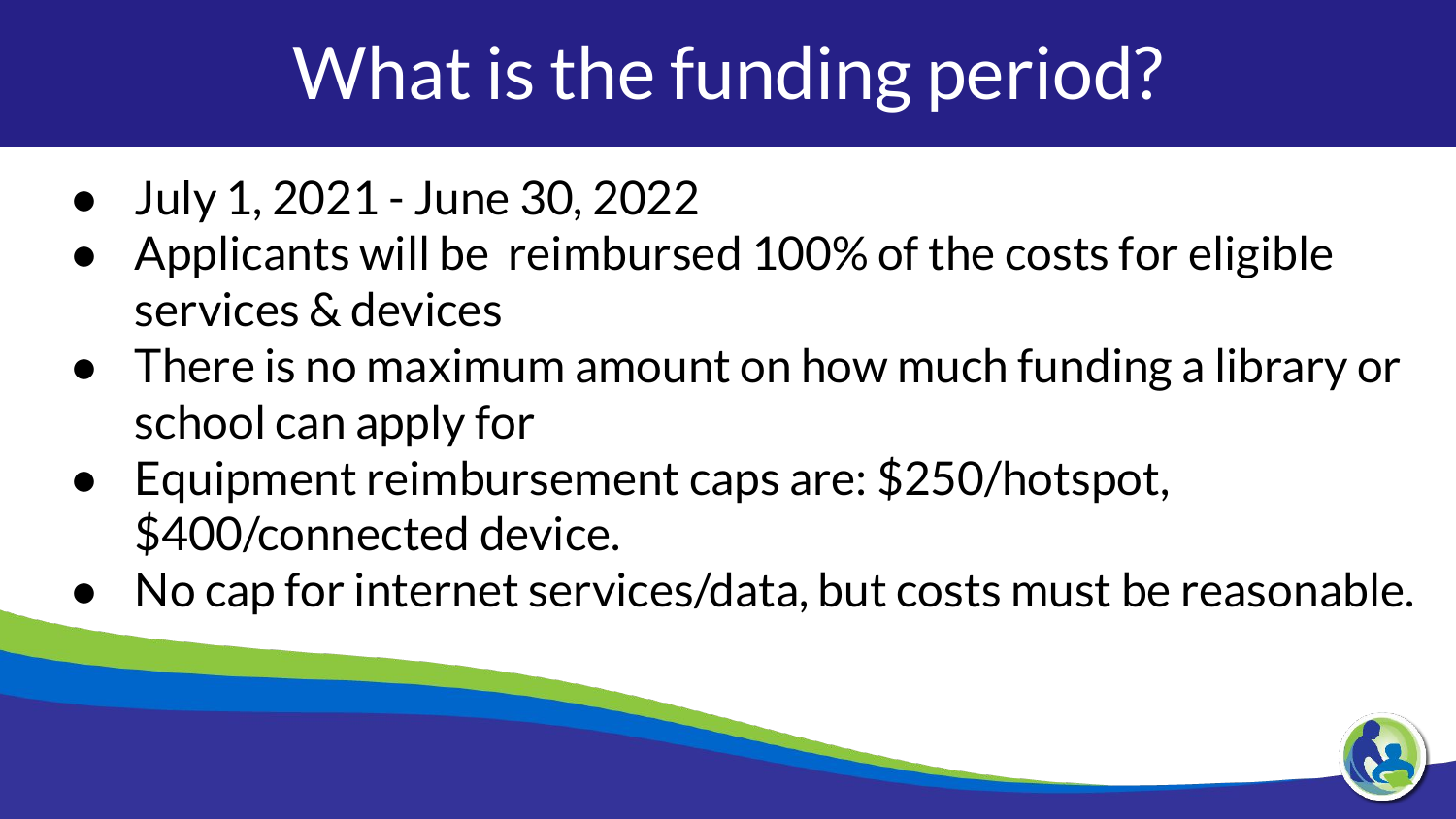#### What about pre-existing leases or contracts?

- Payments for all eligible equipment and services that are made between July 1, 2021 and June 30, 2022 will be reimbursed at 100%.
- This includes purchases made under a lease or contract agreement signed before July 1, 2021.

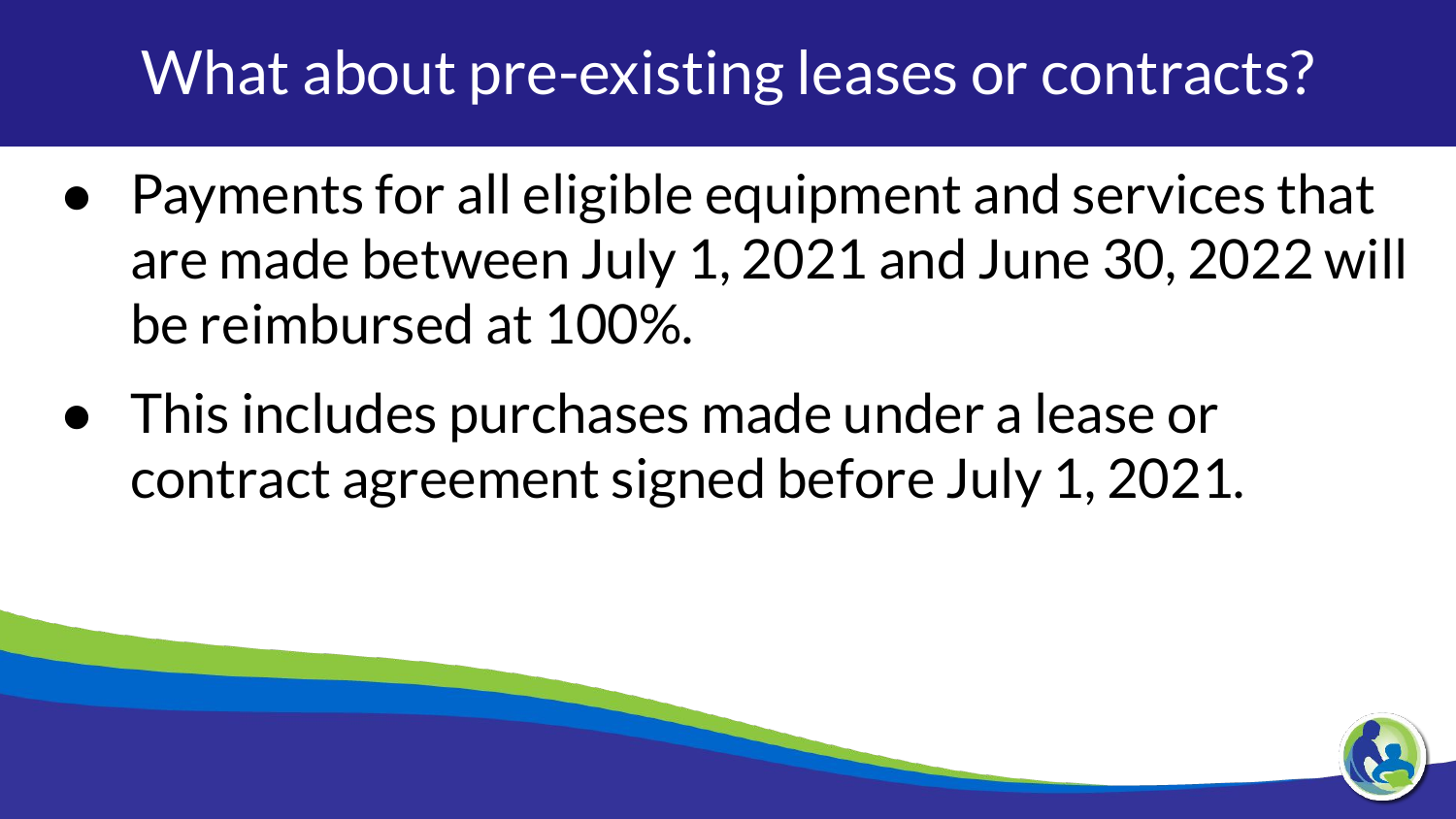## 45 Day Application Window

- Likely open mid-June, meaning the filing window closes about August 1, 2021.
- Competitive bidding is not required; thus no Form 470 but applicants must follow any local procurement requirements
- If money remains in the fund after all requests have been committed, the FCC will either
	- Open a second window to cover future purchases, or
	- Open a second window to retroactively cover purchases made, between March 1, 2020, and June 30, 2021.

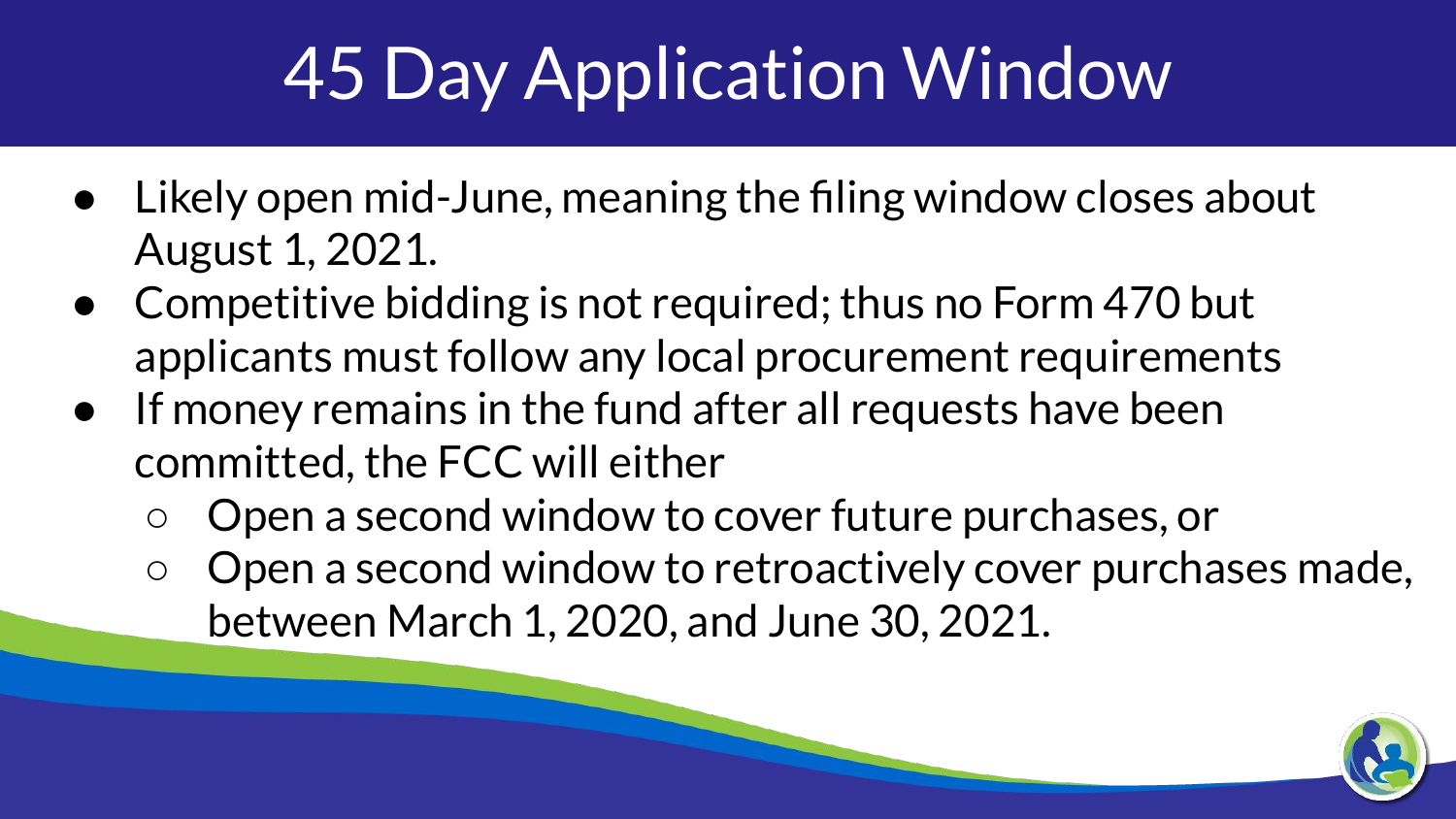### Will I get the full amount of my request?

- Yes, assuming enough funding to cover total demand
- No, if ECF funding is insufficient to cover demand, applications with highest regular E-rate discount rates will be funded first, thus some applicants may receive no funding
- Rural schools and libraries will get a 5% bump in their discount band for ECF

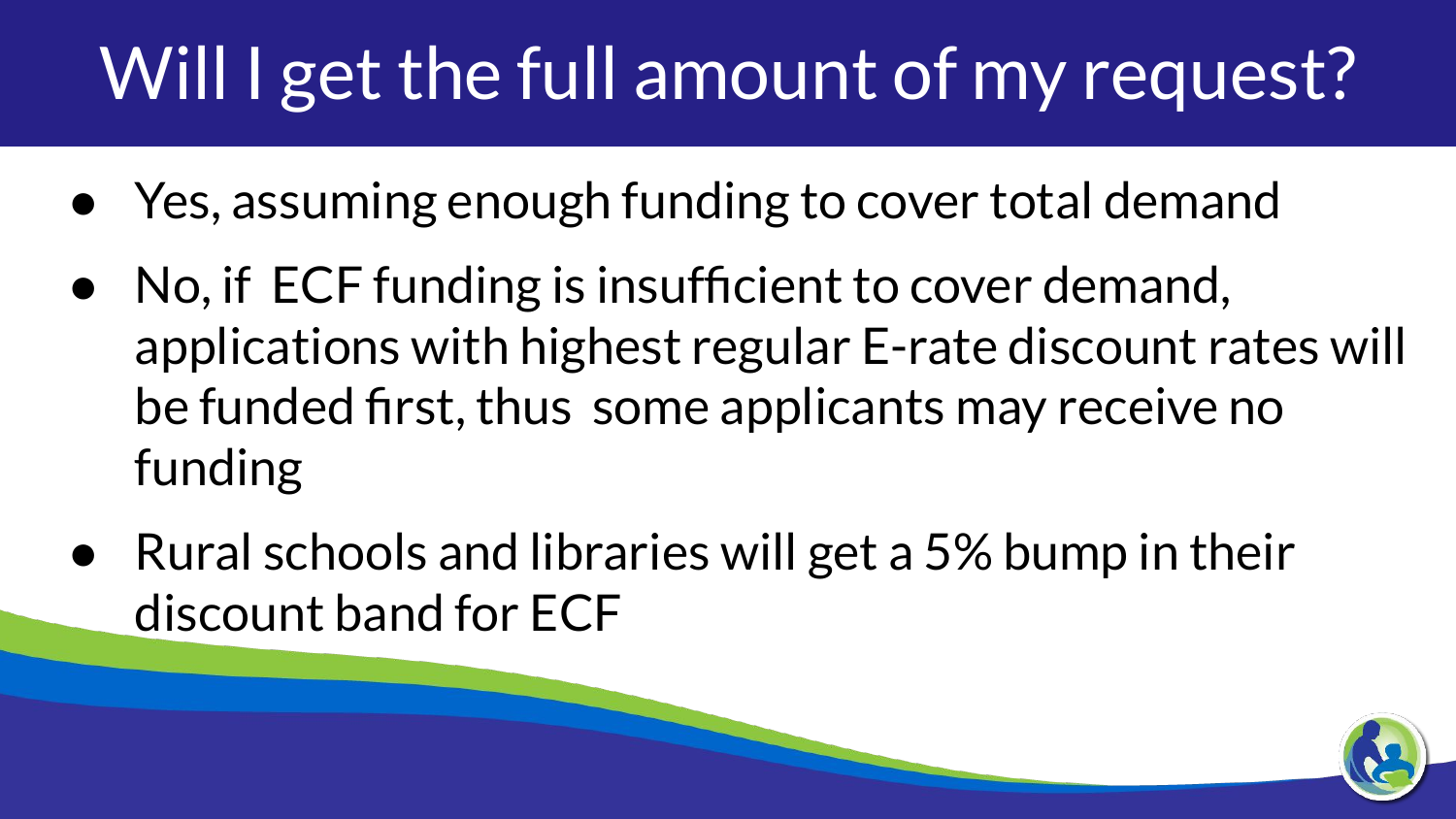## How will I get reimbursed?

- As with E-rate, recipients will file a ECF revised Form 472 (BEAR)
- If provider agrees, SPI method is also allowed (ECF Form 474)
- Schools and libraries that do not have sufficient funds to make purchases before being reimbursed will have the option of receiving reimbursement before making approved purchases.
- Applicants are required to register with the gov't System for Award Management (SAM). Register for FREE at [www.sam.gov](http://www.sam.gov)
	- Register now, because it may take 20 days for your registration to become active.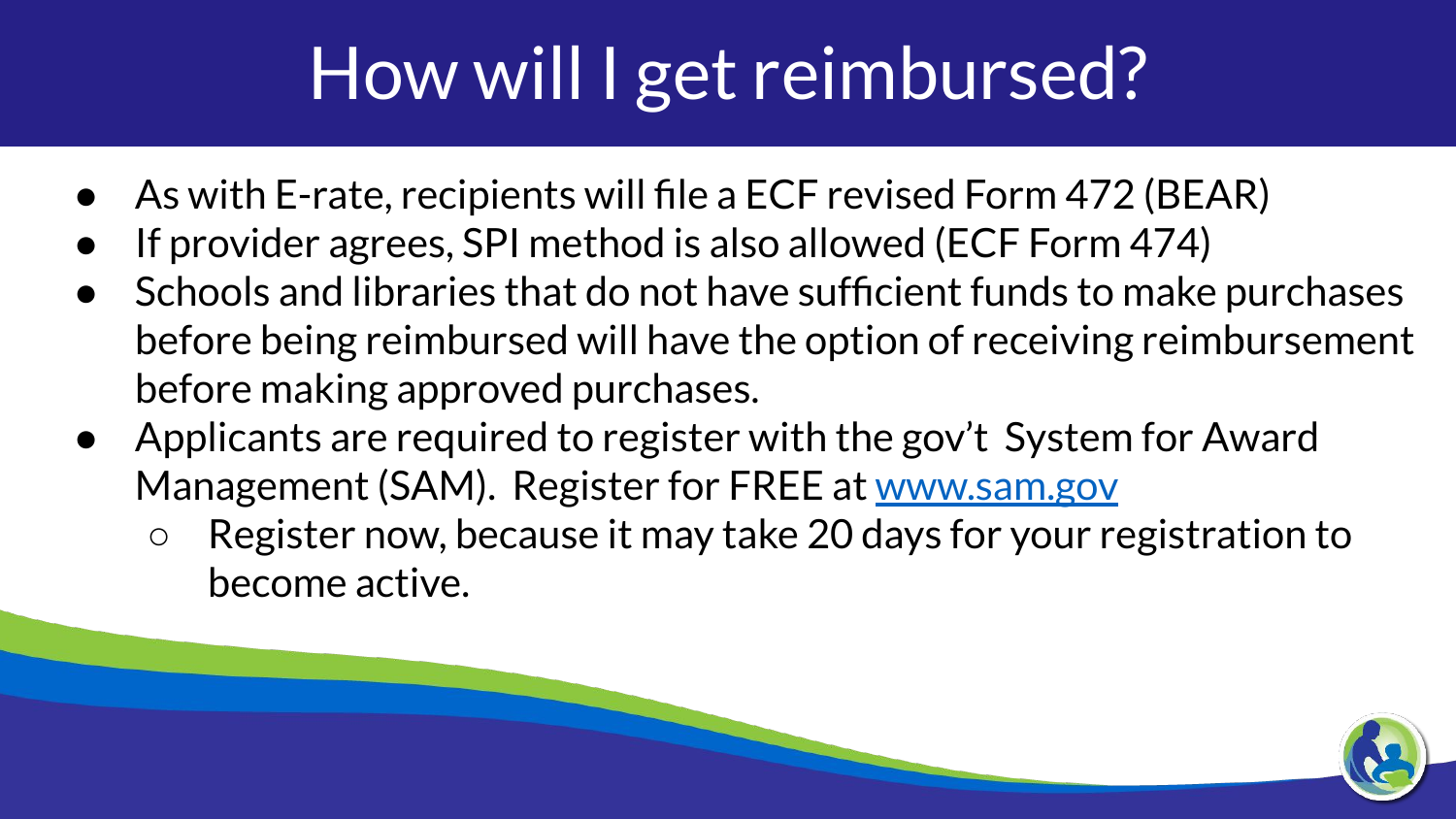## When will I receive my funding commitment?

- The Order says USAC is expected to approve/deny:
	- $\circ$  50% of applications within 60 days (Oct. 1)
	- 70% of applications within 100 days (late Nov.)
	- Remaining 30% likely not funded before Dec. 2021
- Like the regular E-rate program, you may be contacted by a reviewer with questions about your application.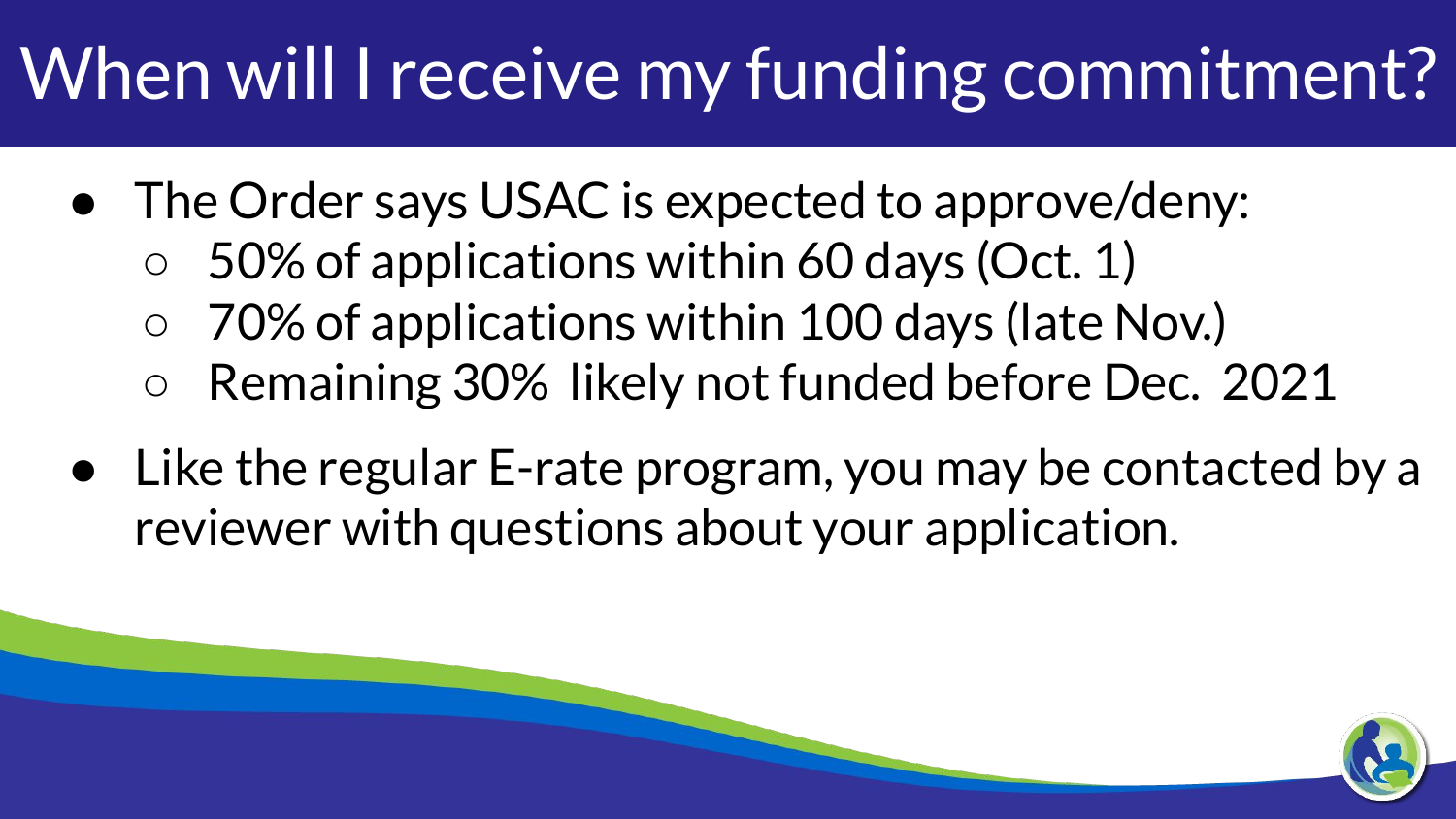# What equipment is eligible?

- Connected devices to ensure full participation in remote learning
	- Chromebooks
	- Laptops
	- Tablets
- Note: Desktop computers, smartphones, cybersecurity tools, external cameras, microphones, headphones, break-fix, spares, and insurance are ineligible expenses
- Warranties are eligible. E.g., a manufacturer's multi-year warranty for a period up to three years is covered if it is not a separately identifiable cost.

#### [ECF Eligible Services](https://drive.google.com/file/d/14wgQKD9vS1epws7pb1MmGvNanGQHtqUv/view?usp=sharing) [List - Appendix B](https://drive.google.com/file/d/14wgQKD9vS1epws7pb1MmGvNanGQHtqUv/view?usp=sharing)

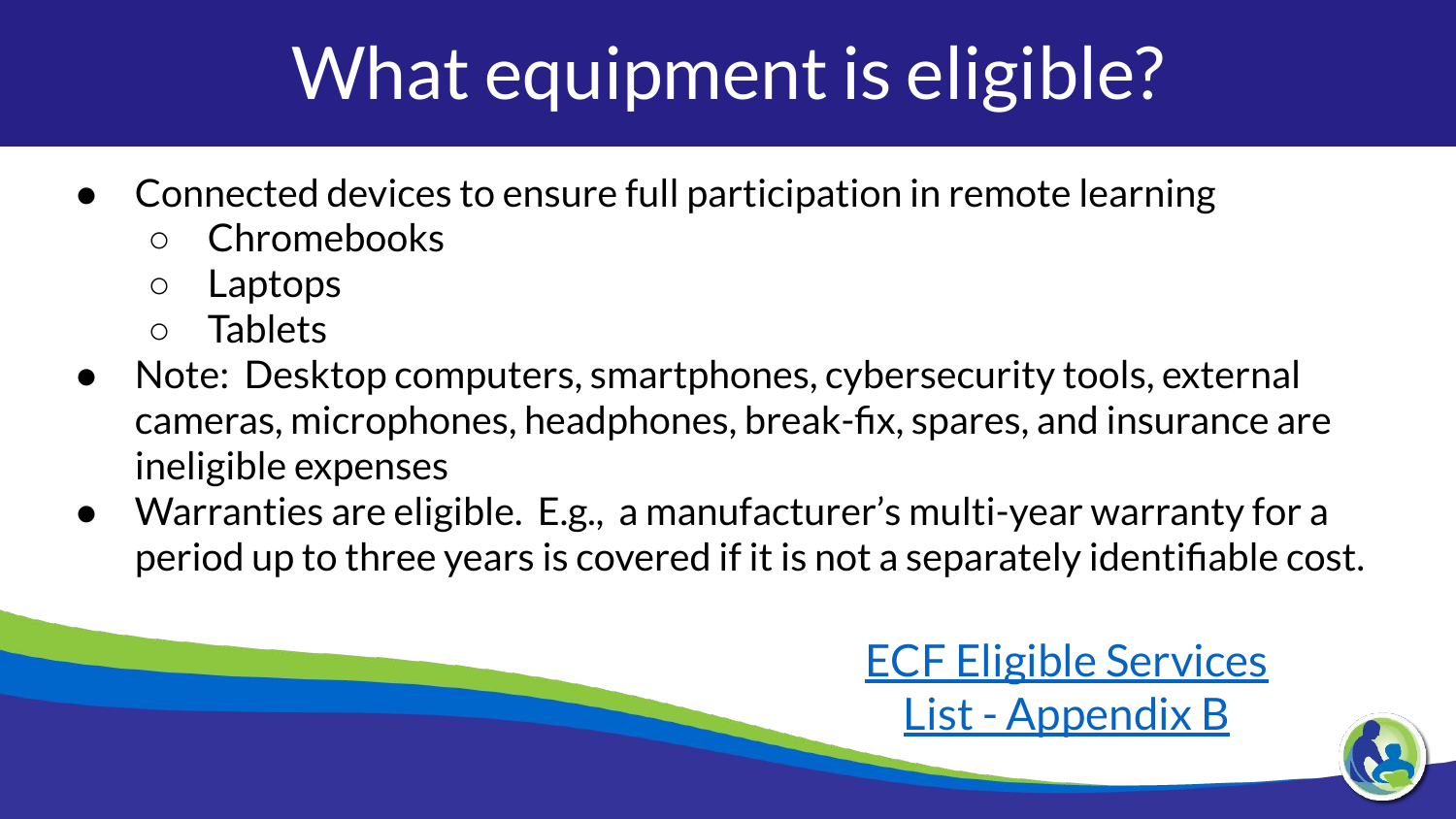#### How does the Order define unmet need?

The Order defines need as follows:

Students or patrons who:

"would **otherwise lack access** to connected devices **sufficient** to engage in remote learning."

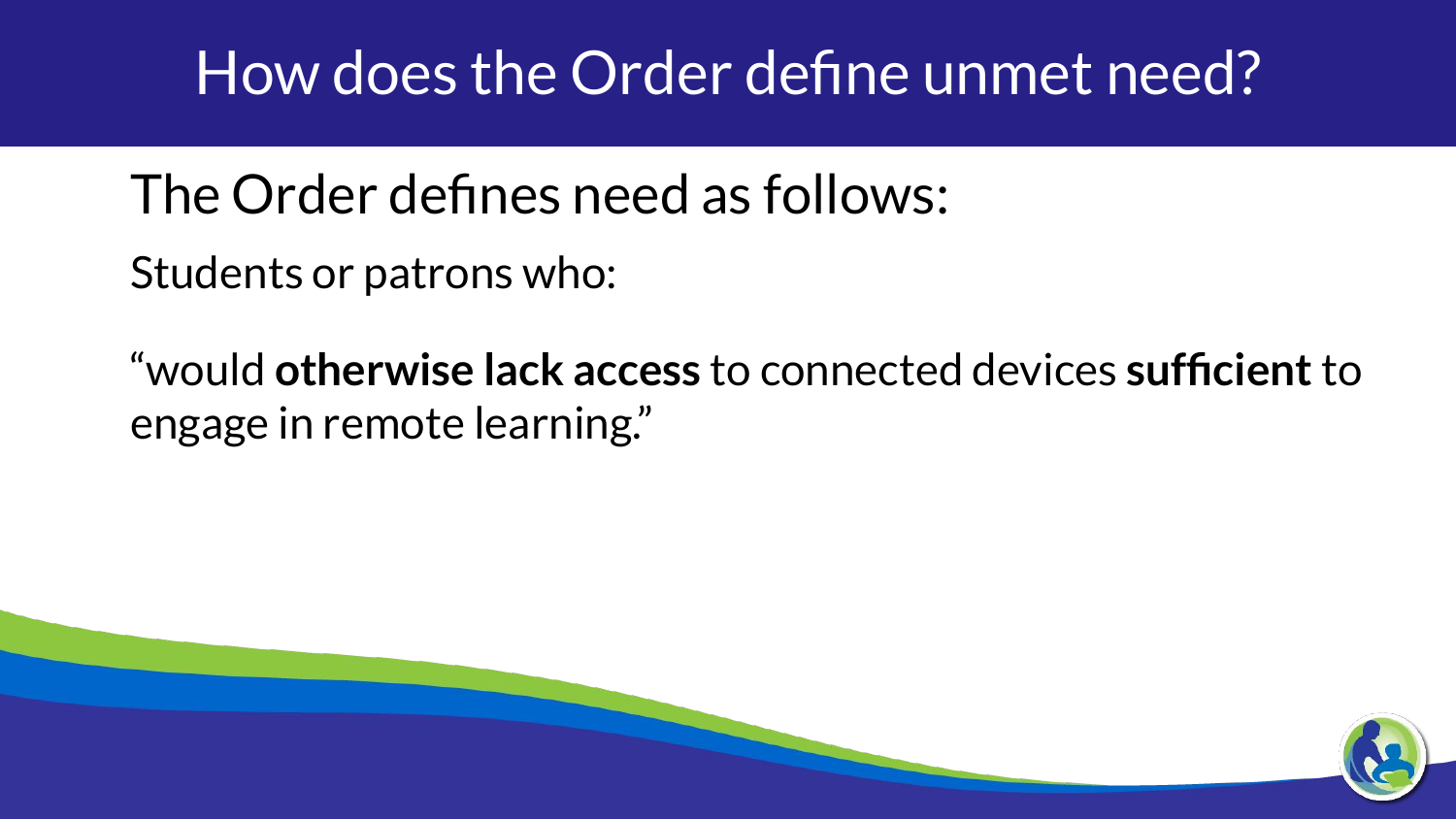#### Will schools be required to certify unmet needs?

#### Yes. On the ECF Form 471, schools will be required to certify the following:

The school or consortium listed on the ECF Form 471 is only seeking support for equipment and/or services provided to students and staff who otherwise lack connected devices and/or broadband services sufficient to engage in remote learning.



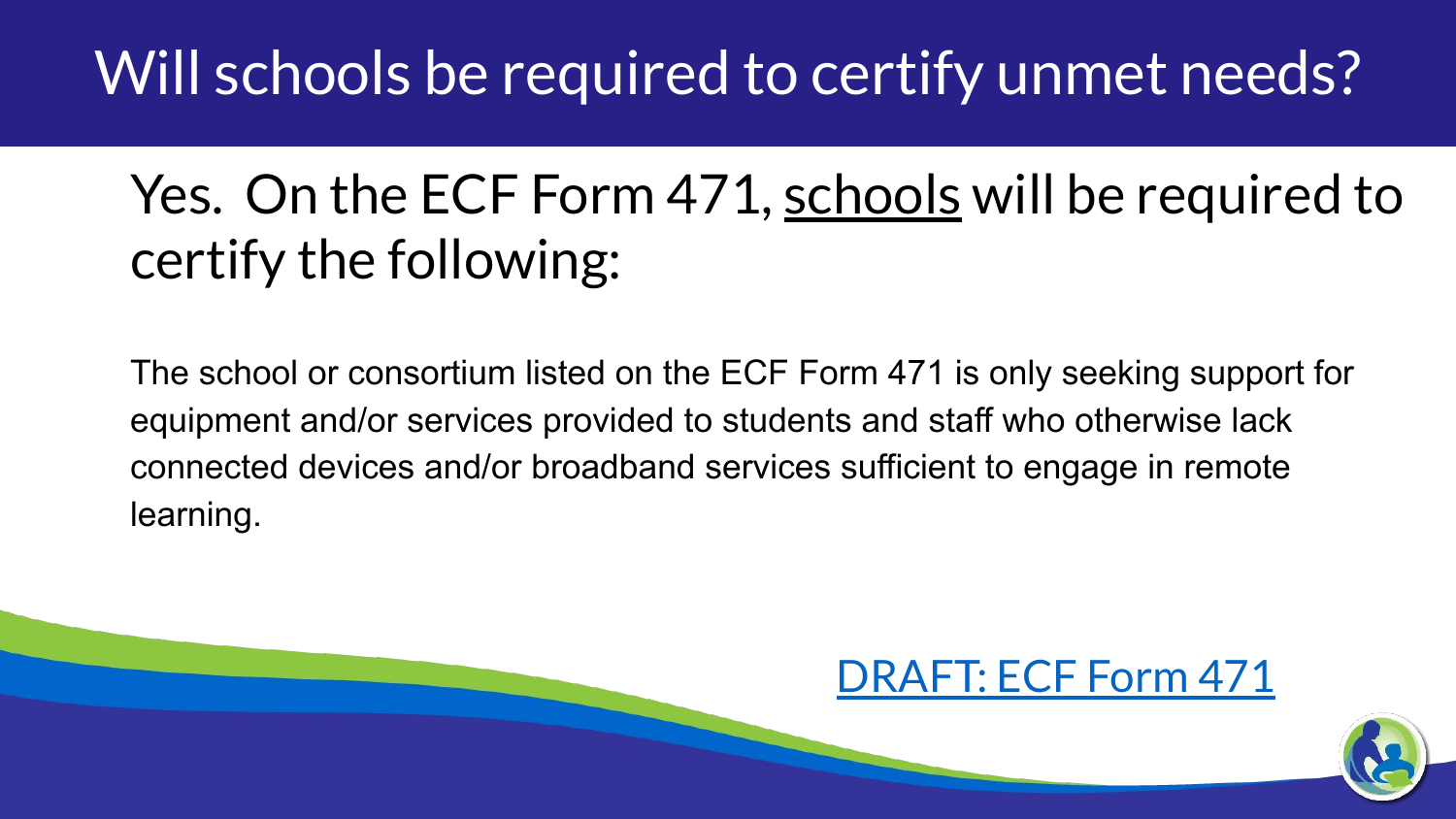#### How do I determine which students need connected devices?

This is not clearly defined. [The Order \(paragraph 81\)](https://docs.fcc.gov/public/attachments/FCC-21-58A1.pdf) indicates a) that schools are the best judge of what they need; and b) that their judgement has to be "reasonable." From the Order:

"We think that schools are in the best position to determine whether their students and staff have devices and broadband services sufficient to meet their remote learning needs … We, therefore, will not impose any specific metrics or process requirements on those determinations, but we expect schools to take reasonable measures to determine need."

Schools should be prepared to give a reasonable explanation of why their request reflects student needs as defined on slide 3.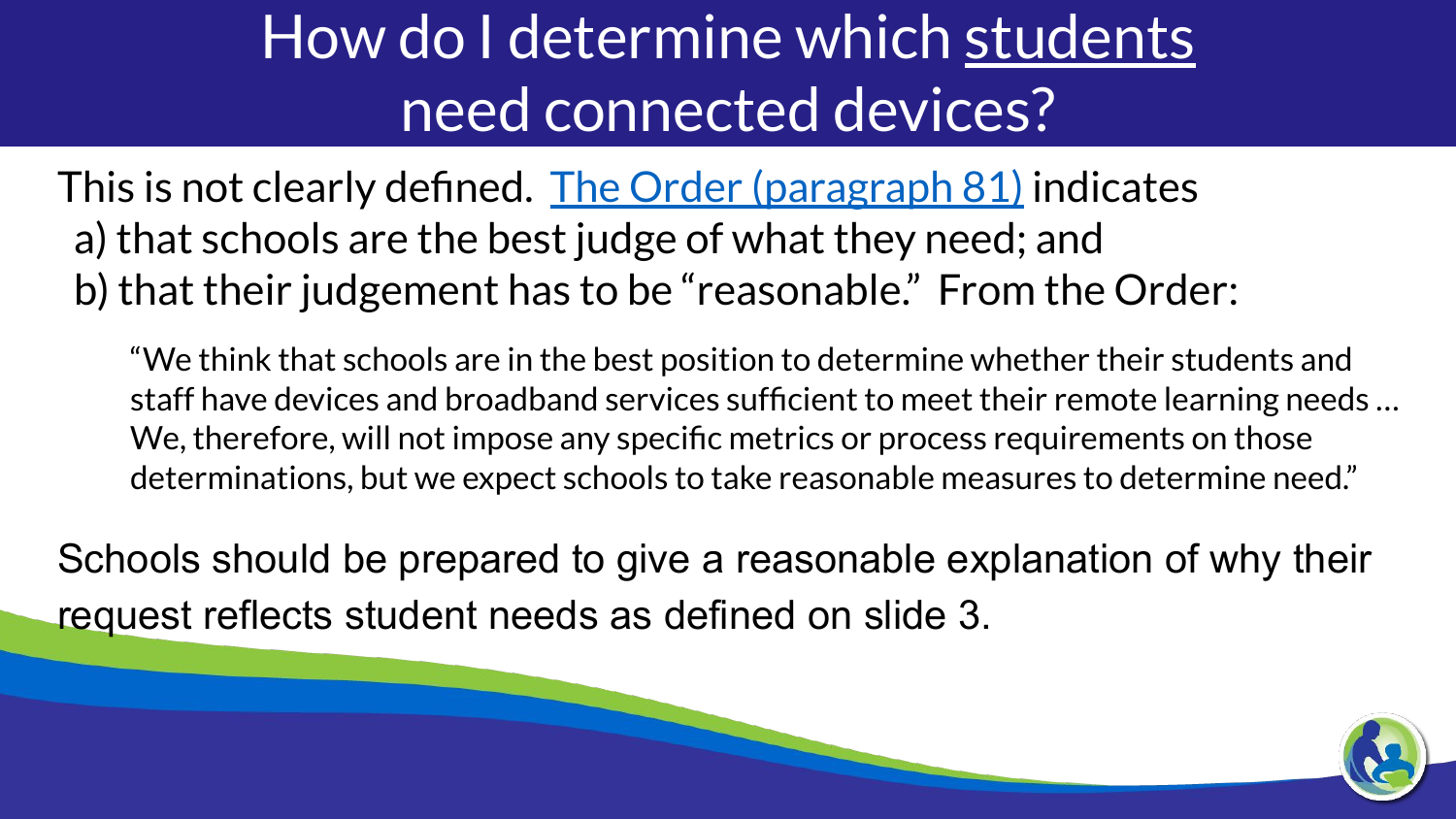### How do I determine which students need connected devices?

#### **[Digital Equity Data](https://dpi.wi.gov/broadband/internet-access-home-survey)**

- $\circ$  Q4: What device does the student most often use to complete school work at home?
- Q5: Is the primary learning device a personal device or school-provided device and is it shared with anyone else in the household?

or

Other data as collected by the district to demonstrate need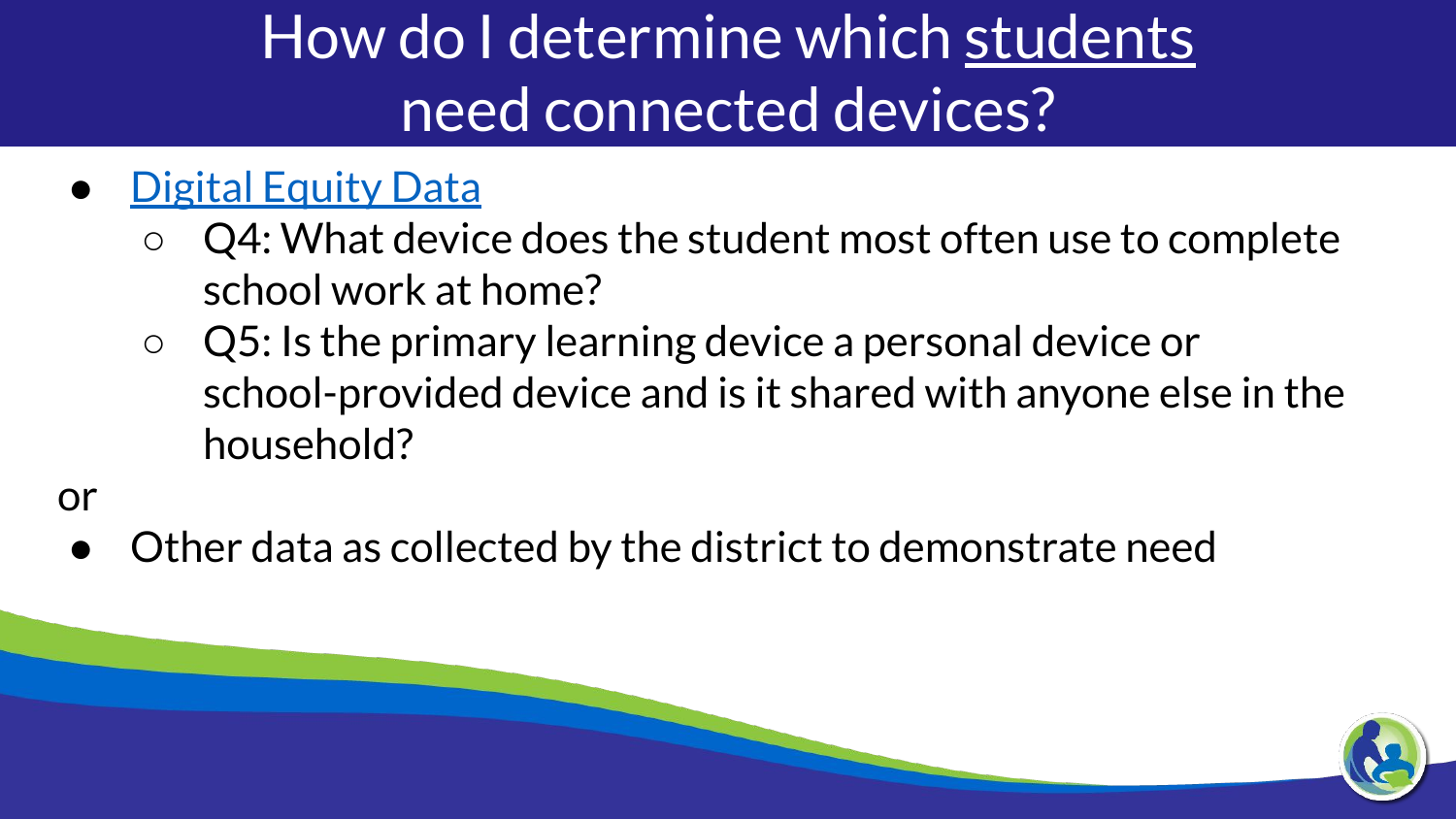#### Will libraries be required to certify unmet needs?

#### On the ECF Form 471, libraries will be required to certify the following:

The library or consortium listed on the ECF Form 471 is only seeking support for equipment and/or services provided to patrons who have signed a statement that they would lack access to equipment or services sufficient to meet their needs.



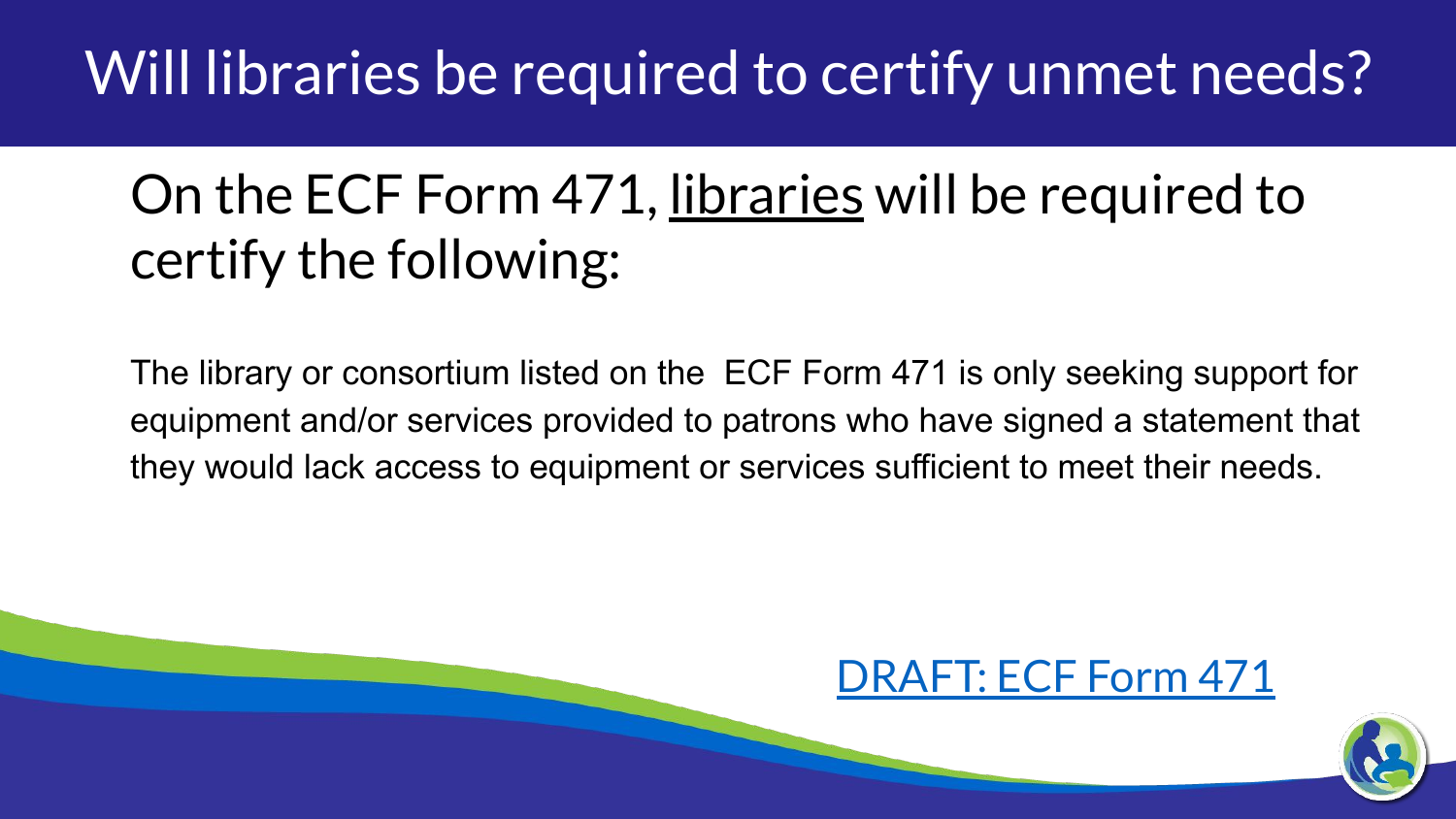### How do I determine which patrons need connected devices?

The Order does not require libraries to determine in advance what their patrons' needs will be. However, when checking laptops out to patrons, libraries must:

- a) provide them with a copy of its ECF "eligible use policy", and
- b) require them to sign a statement indicating that they have need for the equipment as defined in the slide before last.

The Order does not provide guidance on how libraries should determine how many laptops they can purchase using ECF funds.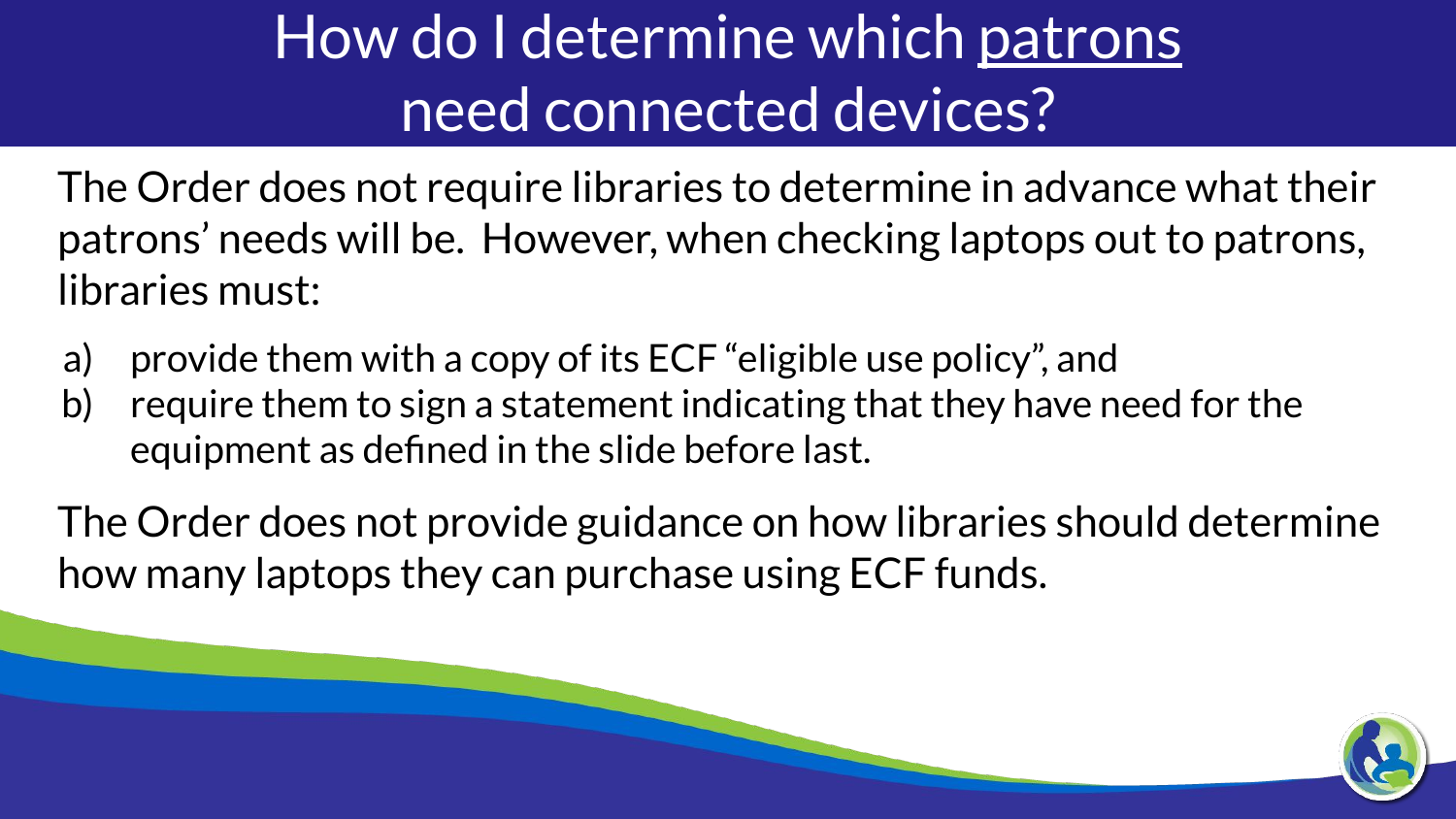Will I have to provide data documenting unmet needs?



On the ECF Form 471, applicants will be required to answer a set of questions (not yet available) regarding the specific unmet needs that existed at the start of the pandemic and how the ECF will be used to address remaining unmet needs.



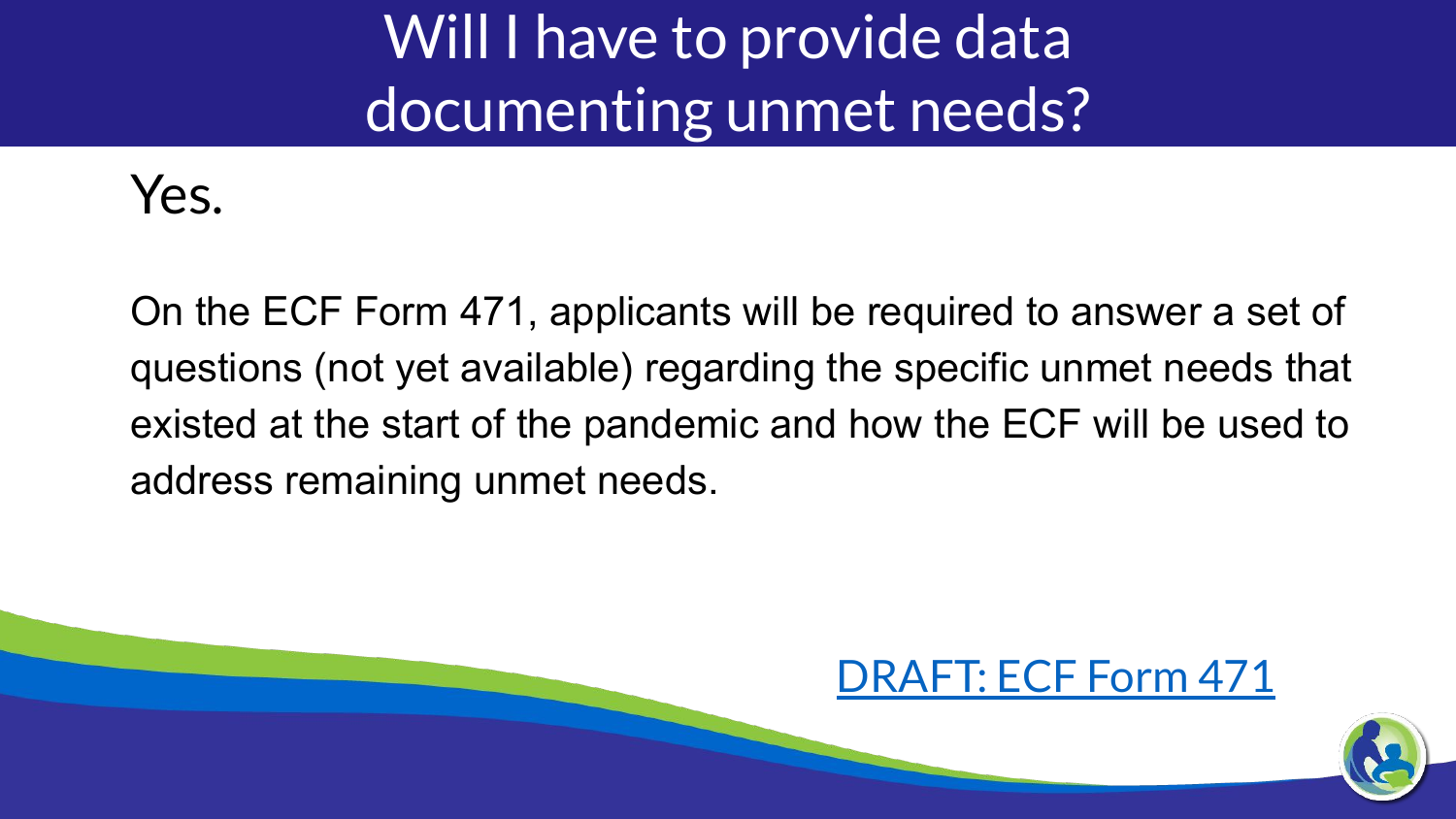### Will I have to explain how I got my data documenting unmet needs?



Applicants need to provide a narrative of how they obtained the data to answer these questions and the timing of the data collections or needs assessments. Applicants can upload documentation along with their responses.



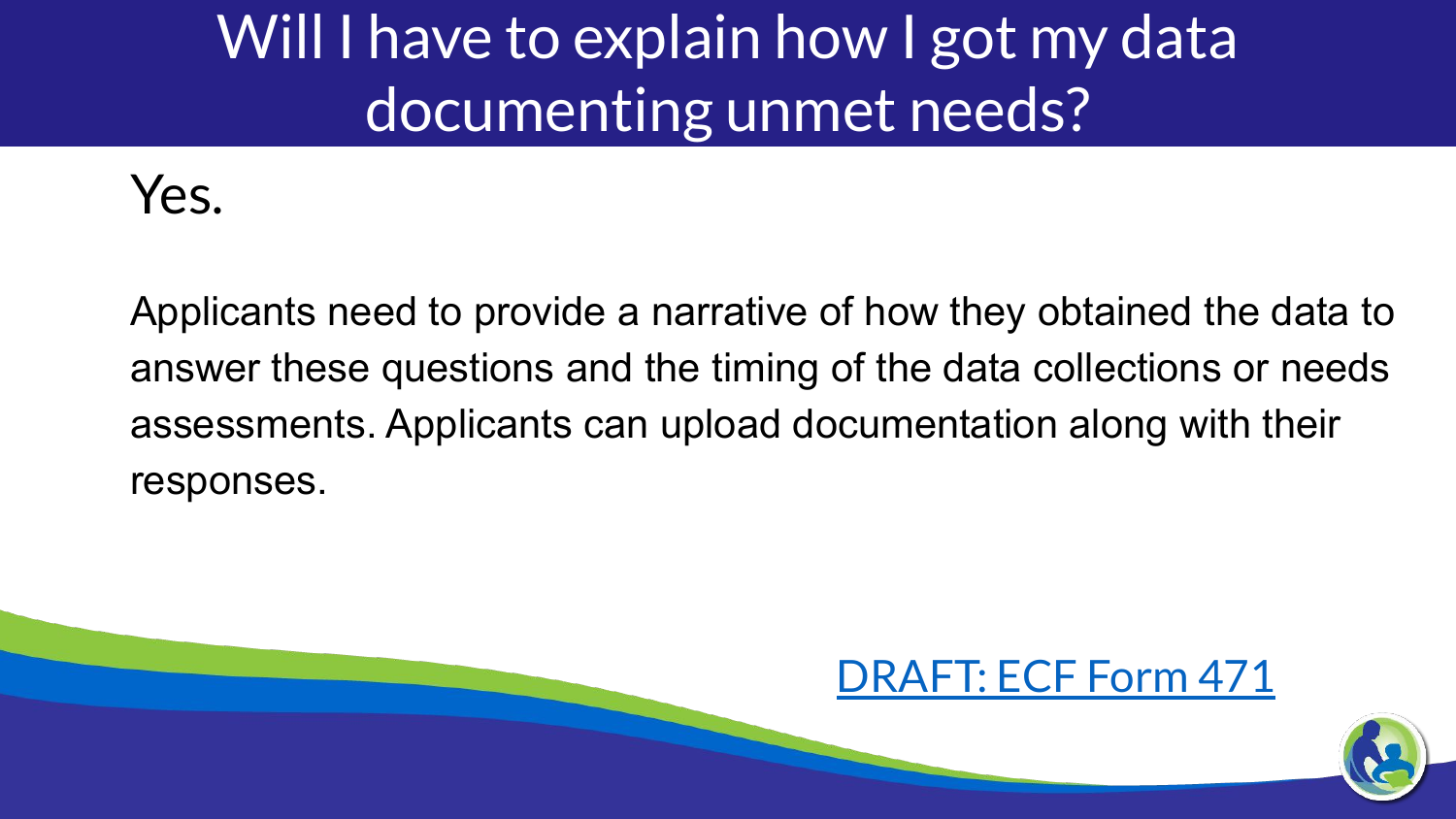What are the recordkeeping requirements for equipment?

- a. Device type, make/model, and serial number
- b. Name of persons who received the equipment and dates the equipment was loaned out and returned

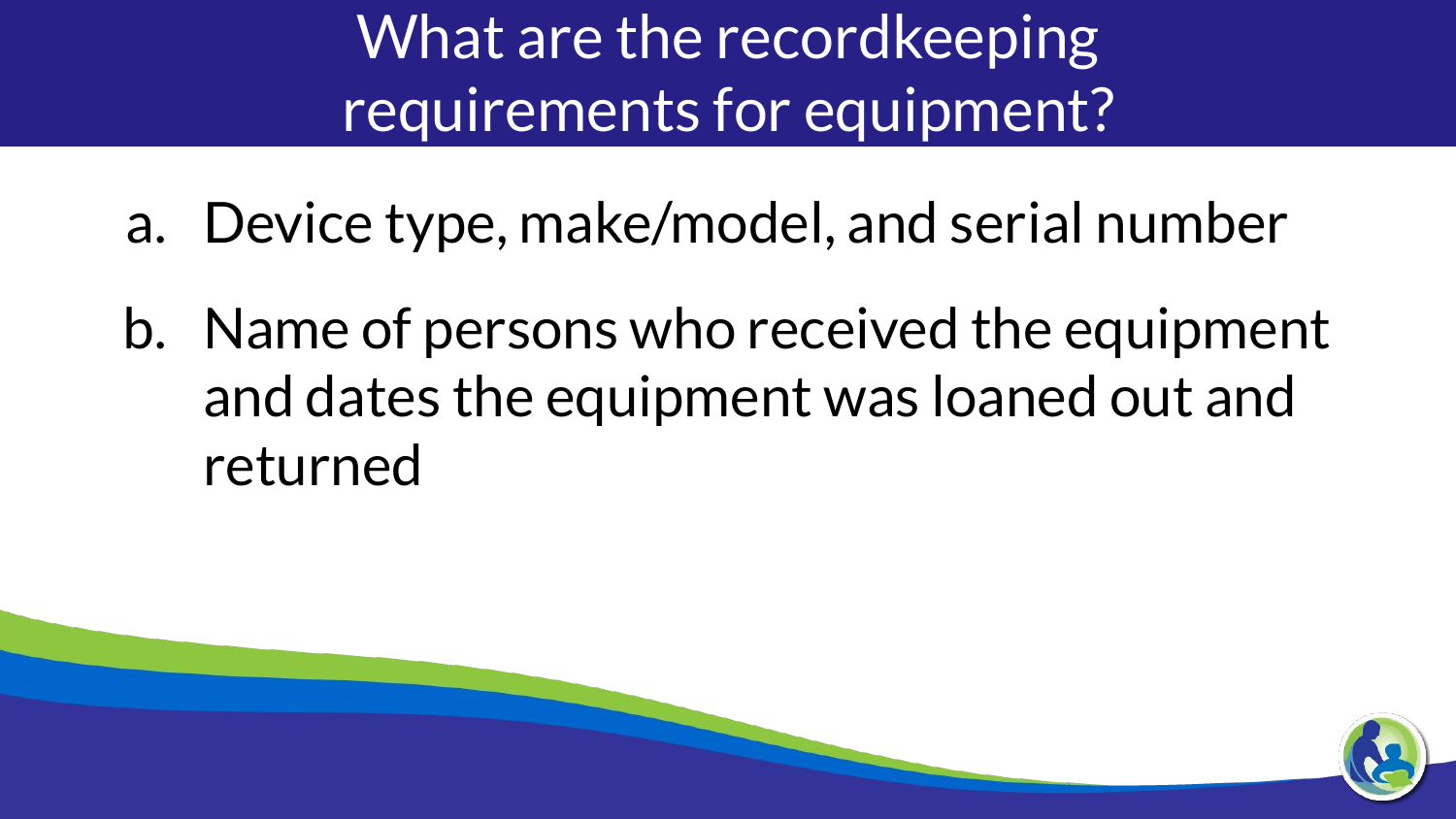### What service are eligible?

Internet purchased from commercial providers, including purchases from the [Digital Learning Bridge](https://cesapurchasing.org/digital):

- a. Cable modems
- b. DSL
- c. Fiber
- d. Satellite
- e. Fixed wireless
- f. Hotspots with data plans
- g. Modems, routers, and installation costs, taxes, & fees are included

#### [ECF Eligible Services List -](https://drive.google.com/file/d/14wgQKD9vS1epws7pb1MmGvNanGQHtqUv/view?usp=sharing)

[Appendix B](https://drive.google.com/file/d/14wgQKD9vS1epws7pb1MmGvNanGQHtqUv/view?usp=sharing)

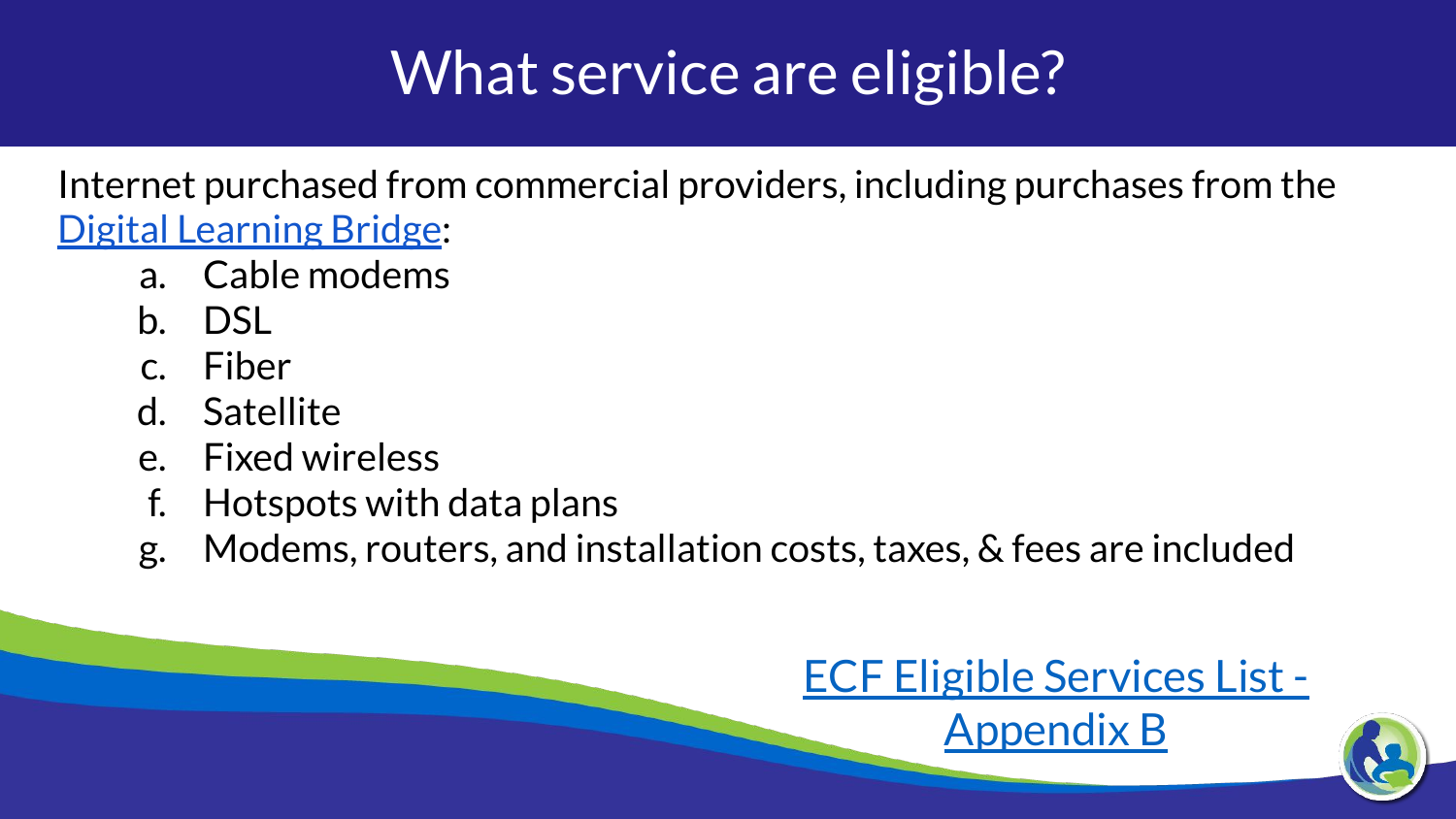#### Can construction of new networks be funded?

In most cases schools and libraries **cannot** build out their own networks.

Construction of new school or library networks (CBRS, TV whitespace, dark fiber, etc), is only eligible for locations where the district or library can document that **no commercial internet service is available.** It will be difficult for most WI schools and libraries to document this and providers will likely challenge any claim of no service.

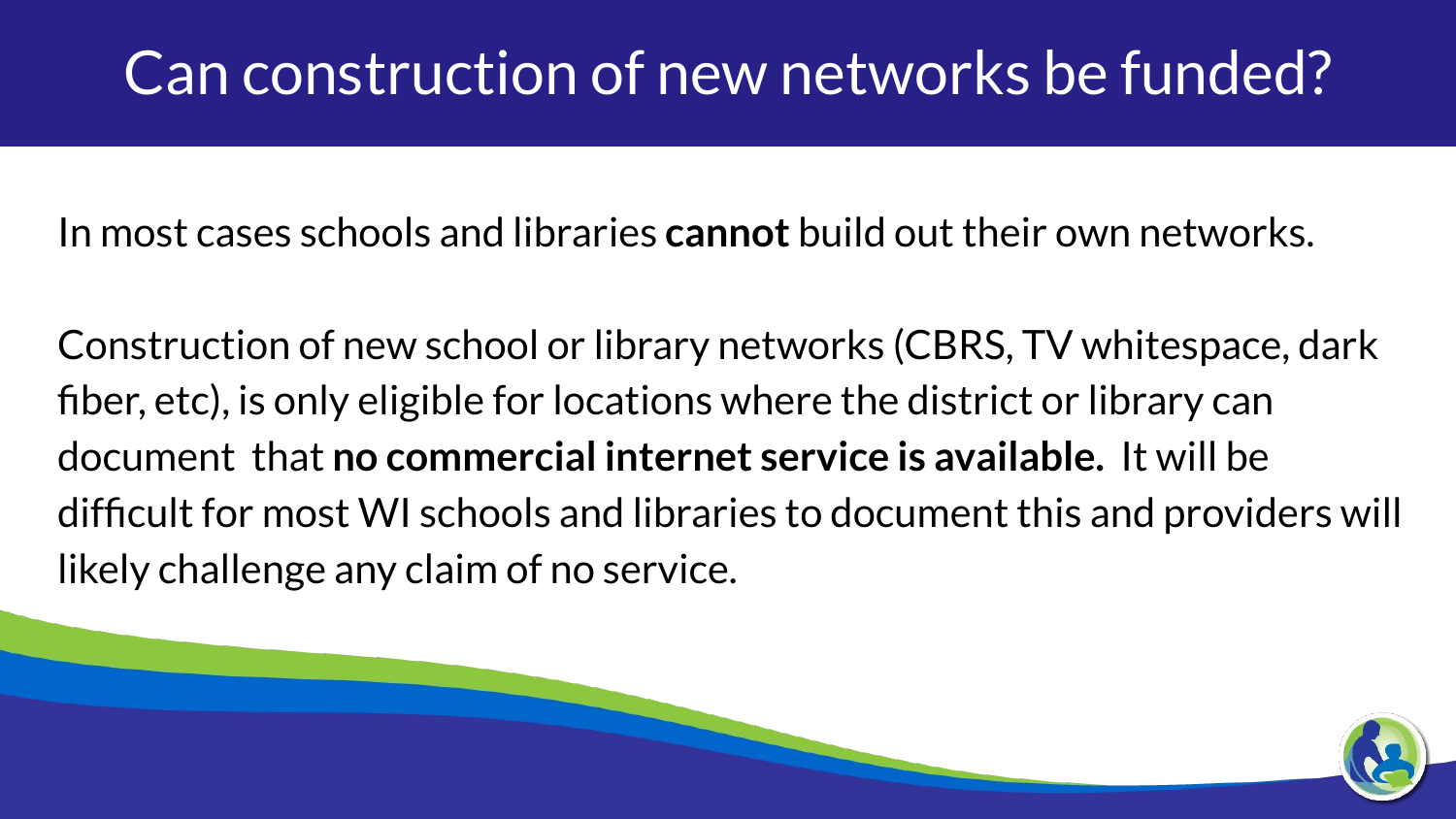### How do I determine which students need internet service?

- **[Digital Equity Data](https://dpi.wi.gov/broadband/internet-access-home-survey)** 
	- $\circ$  Q1: Can the student access the internet on their primary learning device at home?
	- $\circ$  Q2: What is the primary type of internet service used at the residence?
	- $\circ$  Q3: Can the student stream a video on their primary learning device without interruption?
- or
	- Other data as collected by the district to demonstrate need

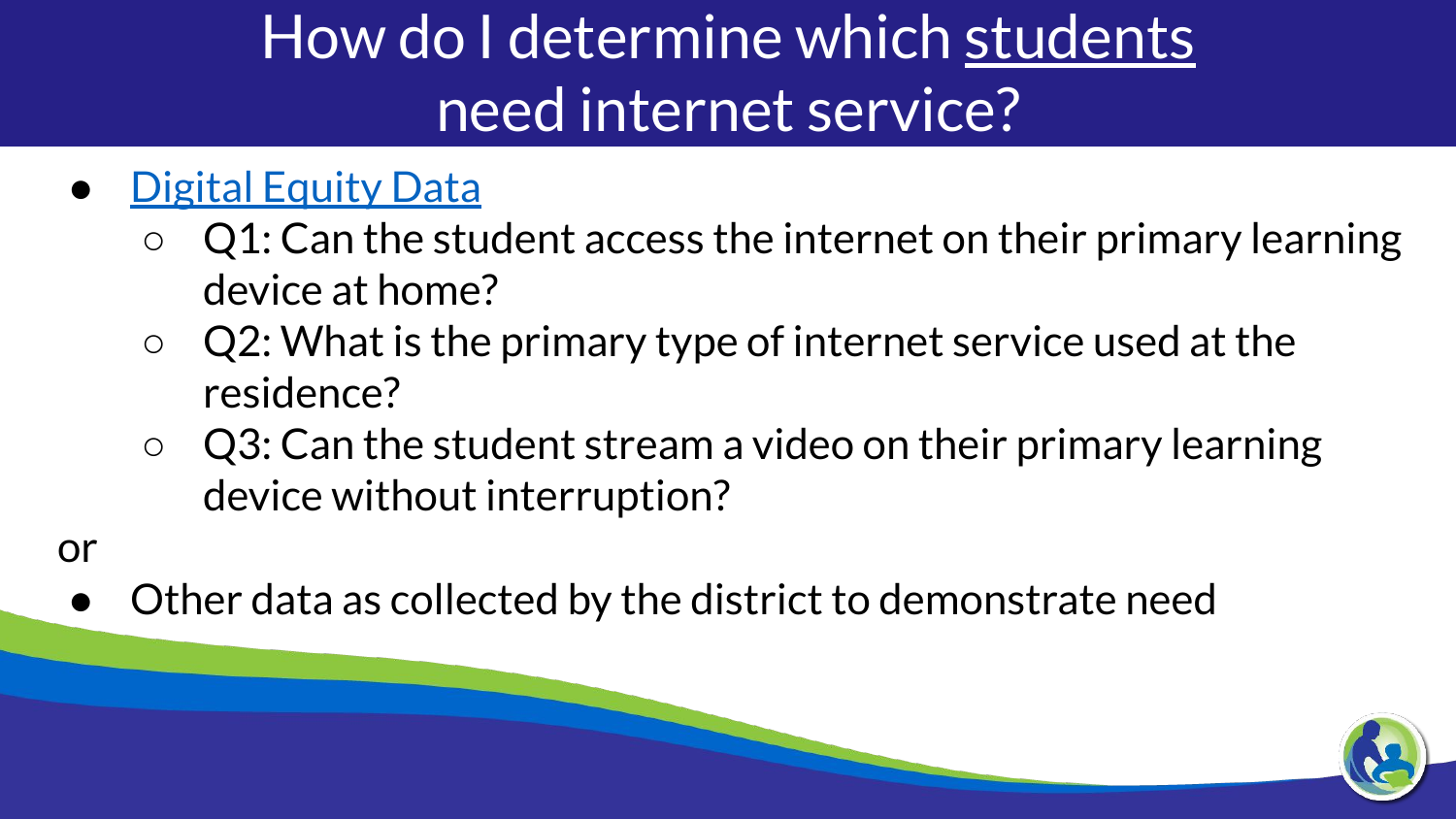### How do I determine which patrons need internet service?

The Order does not require libraries to determine in advance what their patrons' needs will be. However, when checking out hotspots with data plans to patrons, libraries must:

- a) provide them with a copy of its "eligible use policy," and
- b) require them to sign a statement indicating that they have need for the equipment.

The Order does not provide guidance on how libraries should determine how many hotspots they can purchase using ECF funds.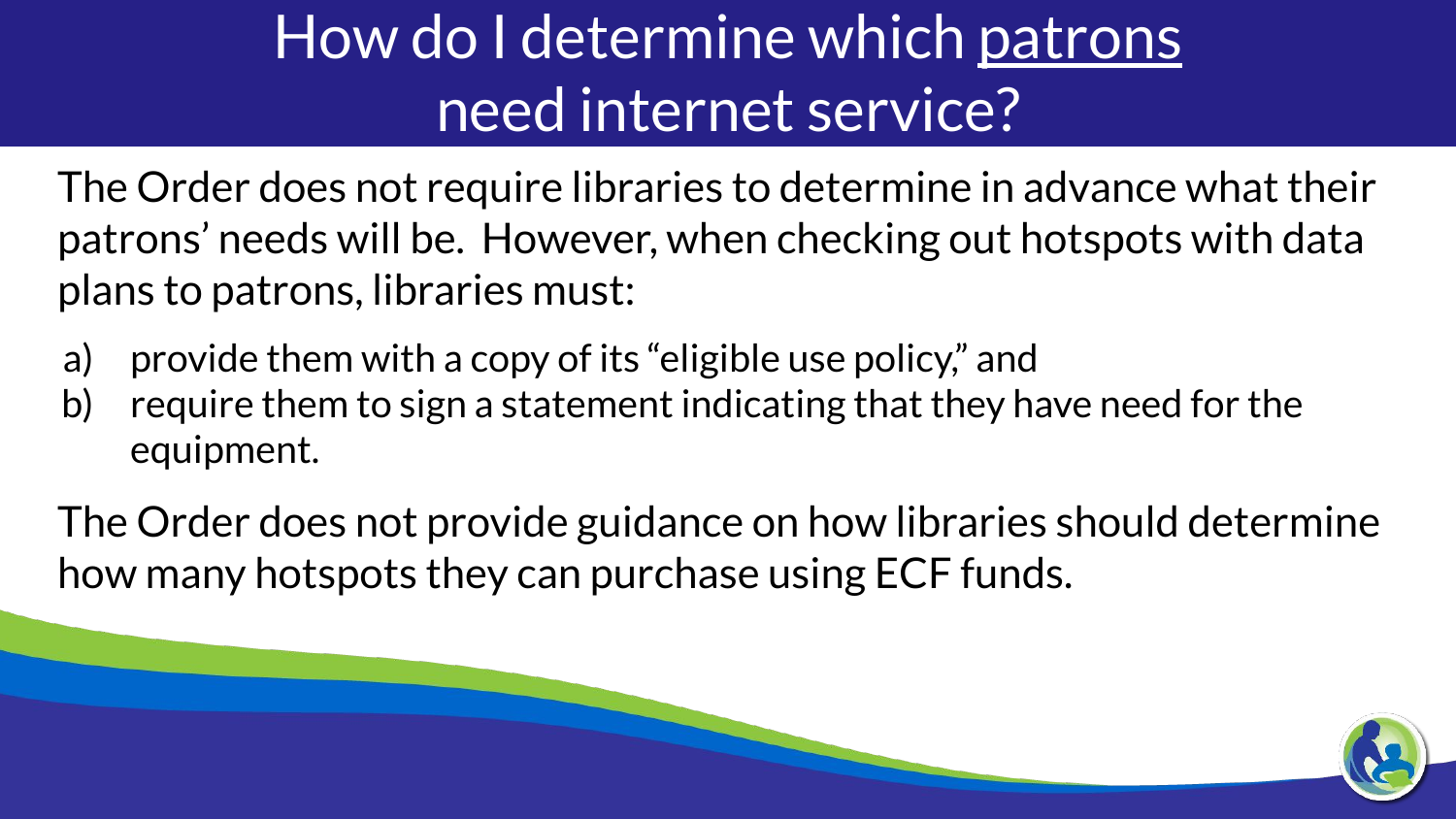What are the recordkeeping requirements for internet service?

- Type of service (cable, etc.)
- Upload and download speeds
- Name(s) of recipients of service, their address and service start and end dates

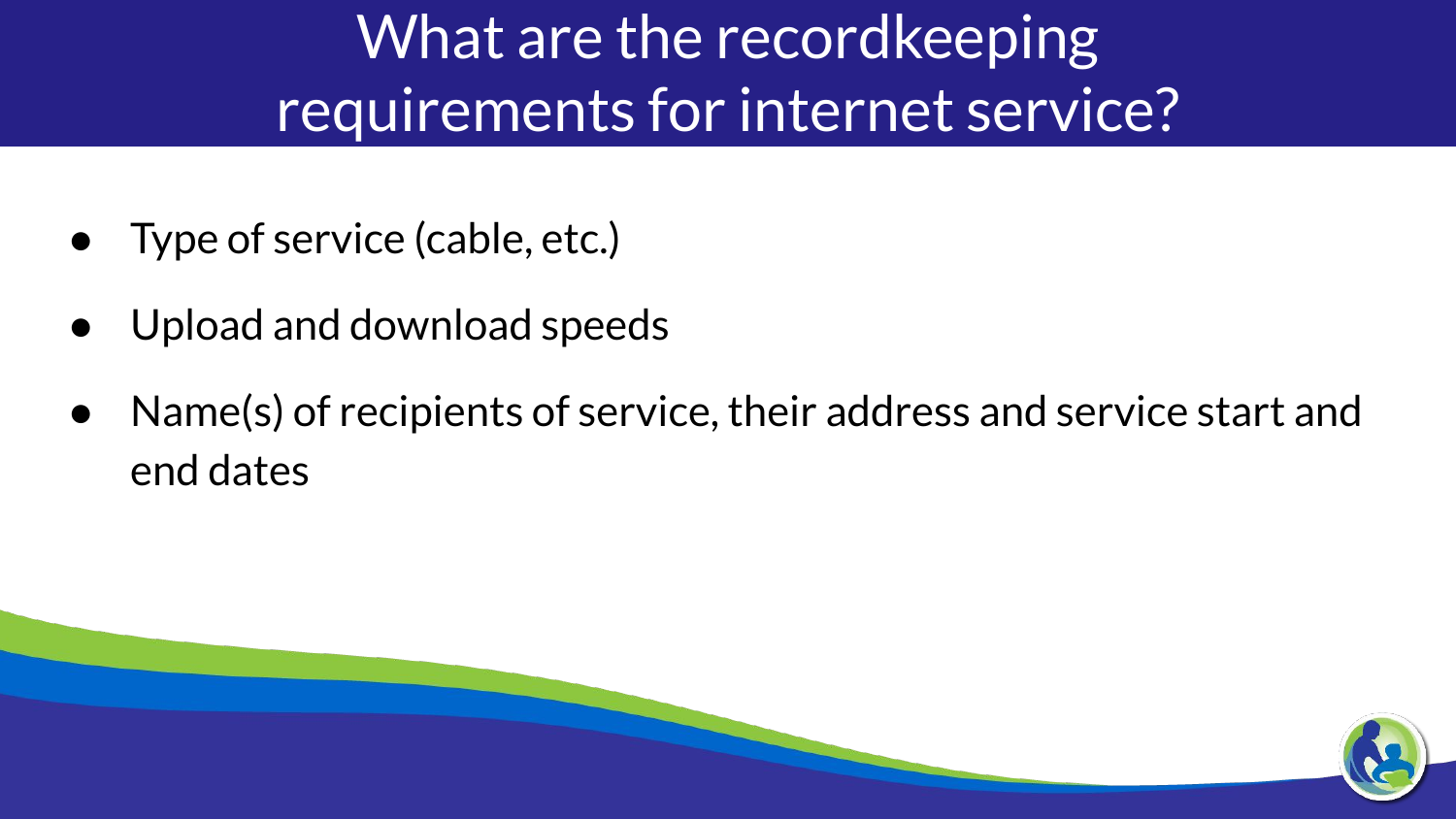### Will I be required to provide my ECF records to the FCC or USAC?

- Yes, if requested as part of an audit or requested by PIA or the FCC.
- Wisconsin law protects library patron privacy, so public libraries will be allowed to provide anonymized data.
- If a school has a question about whether they must turn over student PII in the case of a federal audit, they can ask the auditor for the FERPA exception the auditor believes may apply and should seek legal advice.
- Required retention period is 10 years

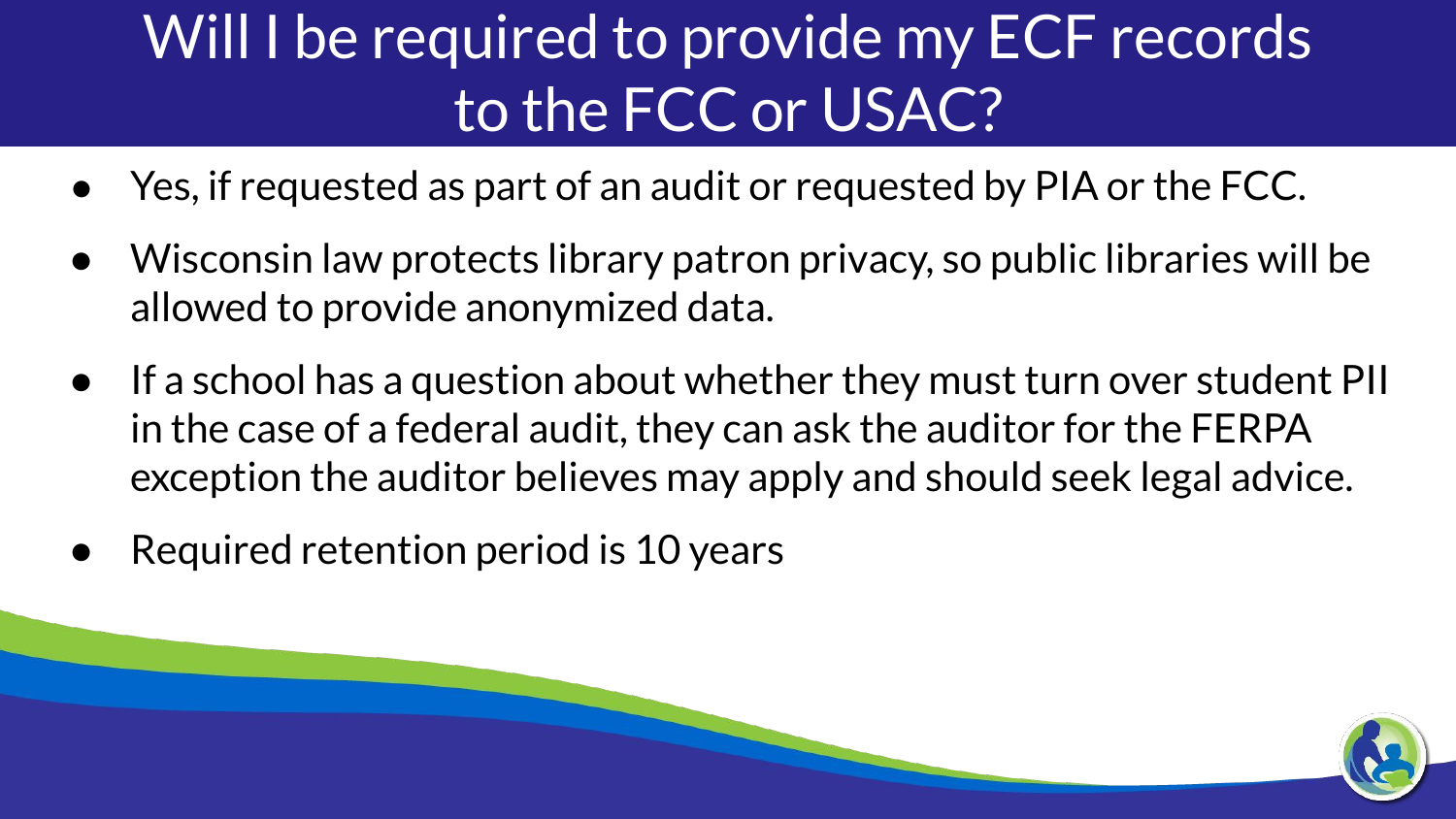#### When is CIPA required?

CIPA applies to:

the use of **school- or library-owned computers to access the internet (at school and at home)** if the school or library accepts

- 1. **ECF support for internet access** or
- **2. E-Rate for internet access or internal connections**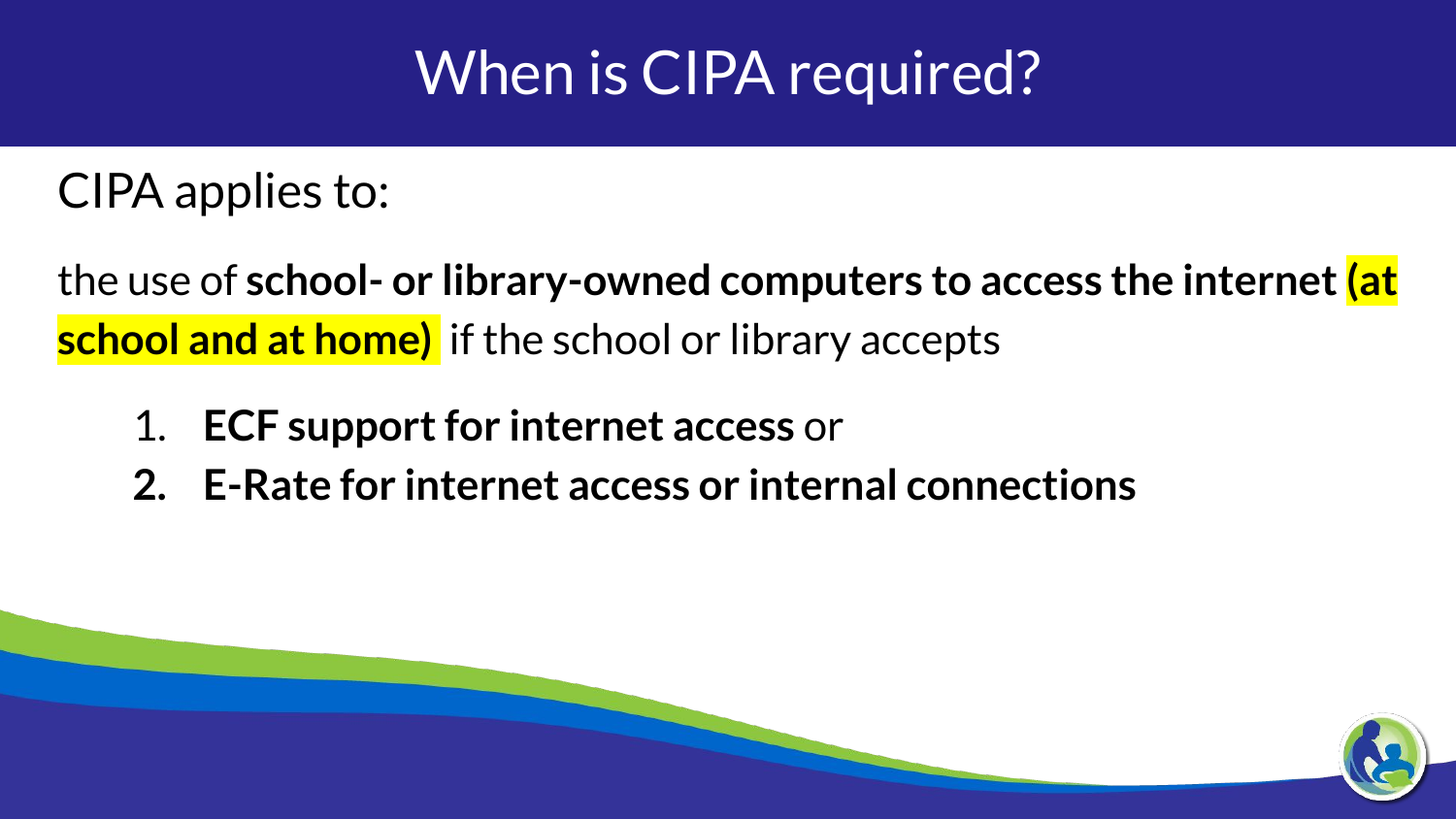#### When does CIPA not apply?

CIPA does <u>not</u> apply to:

- A. Computers purchased with the ECF as long as the school or library does not receive
	- 1. ECF for internet access or
	- 2. E-rate for internet access or internal connections.
- B. Student- or patron-owned computers used to access the internet even when schools or libraries receive ECF support or E-rate support